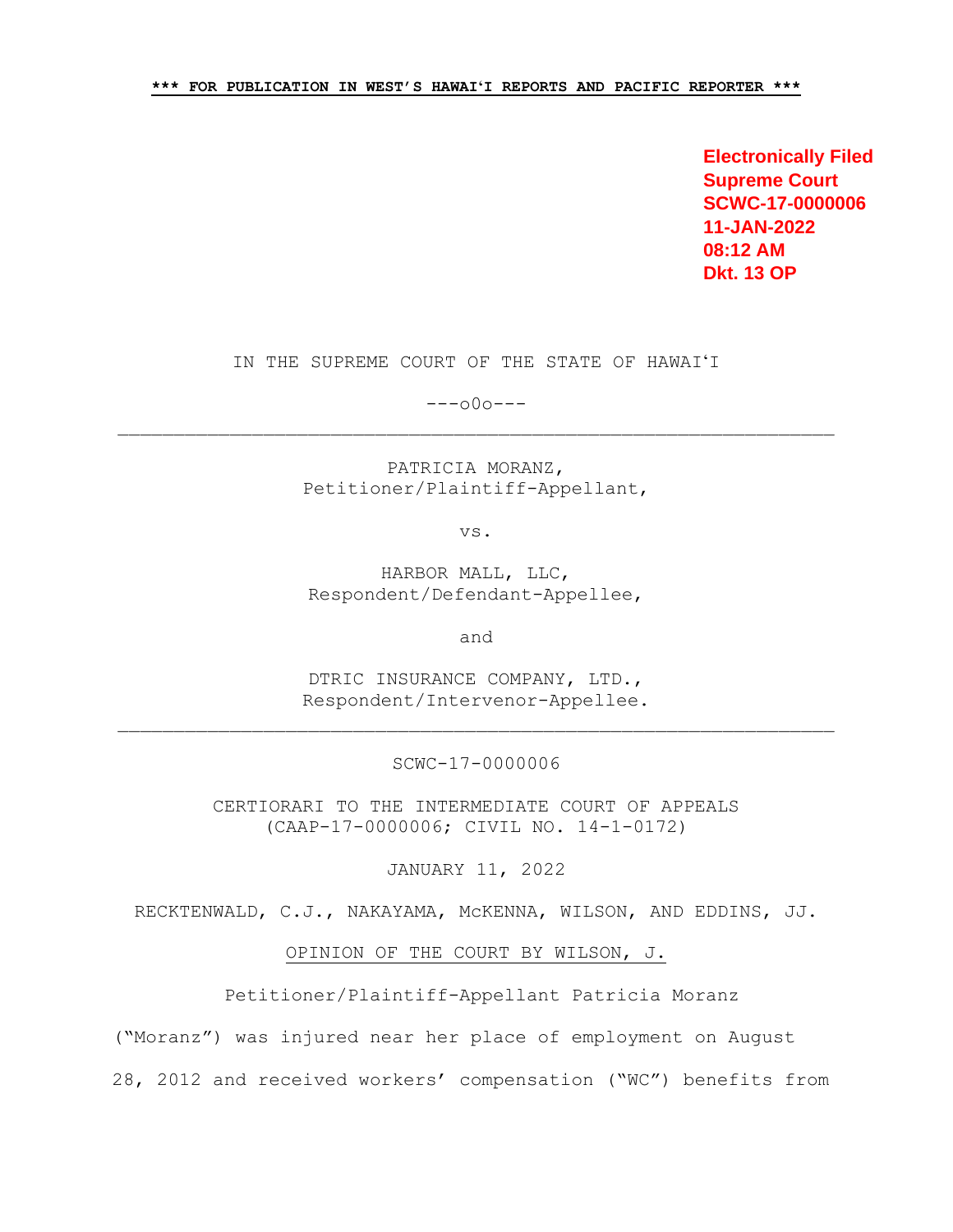her employer's WC insurance carrier, Respondent/Intervenor-Appellee DTRIC Insurance Company, Ltd. ("DTRIC") shortly thereafter. In 2014, Moranz brought suit in the Circuit Court of the Fifth Circuit ("circuit court") against Harbor Mall, LLC, ("Harbor Mall") the owner of the building in which she was injured, and in 2016, reached a settlement with Harbor Mall for \$200,000.00 ("Harbor Mall settlement"). Around the time of the Harbor Mall settlement, DTRIC sought reimbursement of those WC benefits it had paid to Moranz after her accident under Hawaiʻi Revised Statutes ("HRS") § 386-8 (2015)<sup>1</sup> and Alvarado v. Kiewit Pacific, Co., 92 Hawai'i 515, 520, 993 P.2d 549, 554 (2000).<sup>2</sup>

<sup>1</sup> HRS § 386-8 provides in relevant part:

. . . .

÷.

(f) If the action is prosecuted by the employee alone, the employee shall be entitled to apply out of the amount of the judgment for damages, or settlement in case the action is compromised before judgment, the reasonable litigation expenses incurred in preparation and prosecution of the action, together with a reasonable attorney's fee, which shall be based solely upon the services rendered by the employee's attorney in effecting recovery both for the benefit of the employee and the employer. After the payment of the expenses and attorney's fee, there shall be applied out of the amount of the judgment or settlement proceeds, the amount of the employer's expenditure for compensation, less the employer's share of the expenses and attorney's fee. On application of the employer, the court

(continued . . .)

<span id="page-1-0"></span><sup>(</sup>d) No release or settlement of any claim or action under this section is valid without the written consent of both employer and employee. The entire amount of the settlement after deductions for attorney's fees and costs as provided in this section is subject to the employer's right of reimbursement for the employer's compensation payments under this chapter and the employer's expenses and costs of action.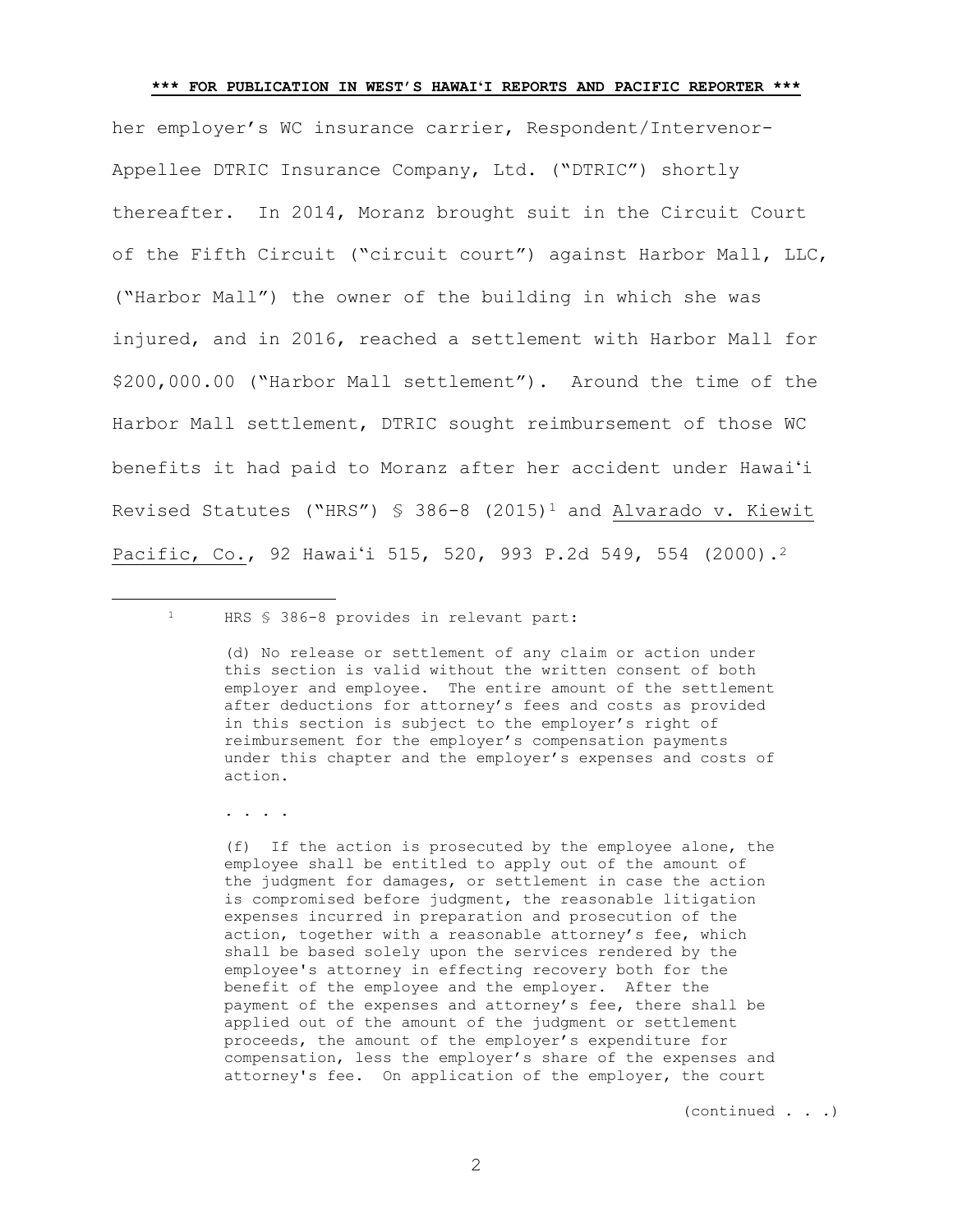Under HRS § 386-8 and Alvarado, when an injured employee recovers a third-party settlement, an insurer<sup>3</sup> is

(. . . continued)

÷.

shall allow as a first lien against the amount of the judgment for damages or settlement proceeds, the amount of the employer's expenditure for compensation, less the employer's share of the expenses and attorney's fee.

HRS § 386-8. Under chapter 386, "[t]he insurer of an employer is subject to the employer's liabilities[.]" HRS § 386-1 (2015). However, the insurer is also "entitled to rights and remedies under [chapter 386] as far as applicable." Id. DTRIC is the WC insurance carrier for Moranz's employer. Thus, DTRIC is entitled to the "rights and remedies" afforded to Moranz's employer under chapter 386 in the course of Moranz's WC action and settlement.

<sup>2</sup> The formula established by the supreme court in Alvarado is as follows:

> [U]nder HRS § 386–8, the starting point to determine an employer's "share" is to be calculated as (1) the fraction equal to the amount of workers' compensation expended, plus calculable future benefits, divided by the total amount of the settlement. This fraction will then be (2) multiplied by the total amount of reasonable attorney's fees and costs incurred by the employee in the course of pursuing the recovery action. This "share" (computed in steps 1 and 2) should then be (3) subtracted from the total compensation already expended to date, by the employer. This results in a first lien that the employer may assert against the settlement amount. However, prior to the execution of the lien, the remainder of the attorney's fees and costs should be (4) deducted from the settlement corpus. Then, (5) the amount of the employer's first lien (already calculated as compensation expended minus share of the attorney's fees and costs) may be asserted against the settlement. If a portion of the settlement corpus remains after the employer's execution of the lien (6), the employee is entitled to that remainder, subject to the requirement that the employee first exhaust all necessary future workers' compensation payments from that remainder prior to requesting future compensatory payments from the employer or its insurance carrier for the compensable injuries arising out of the same incident.

Alvarado, 92 Hawaiʻi at 518–19, 993 P.2d 552–53.

<sup>3</sup> DTRIC is referred to as the "employer" in the lower court proceedings. Although DTRIC is "subject to the employer's liabilities" and

(continued . . .)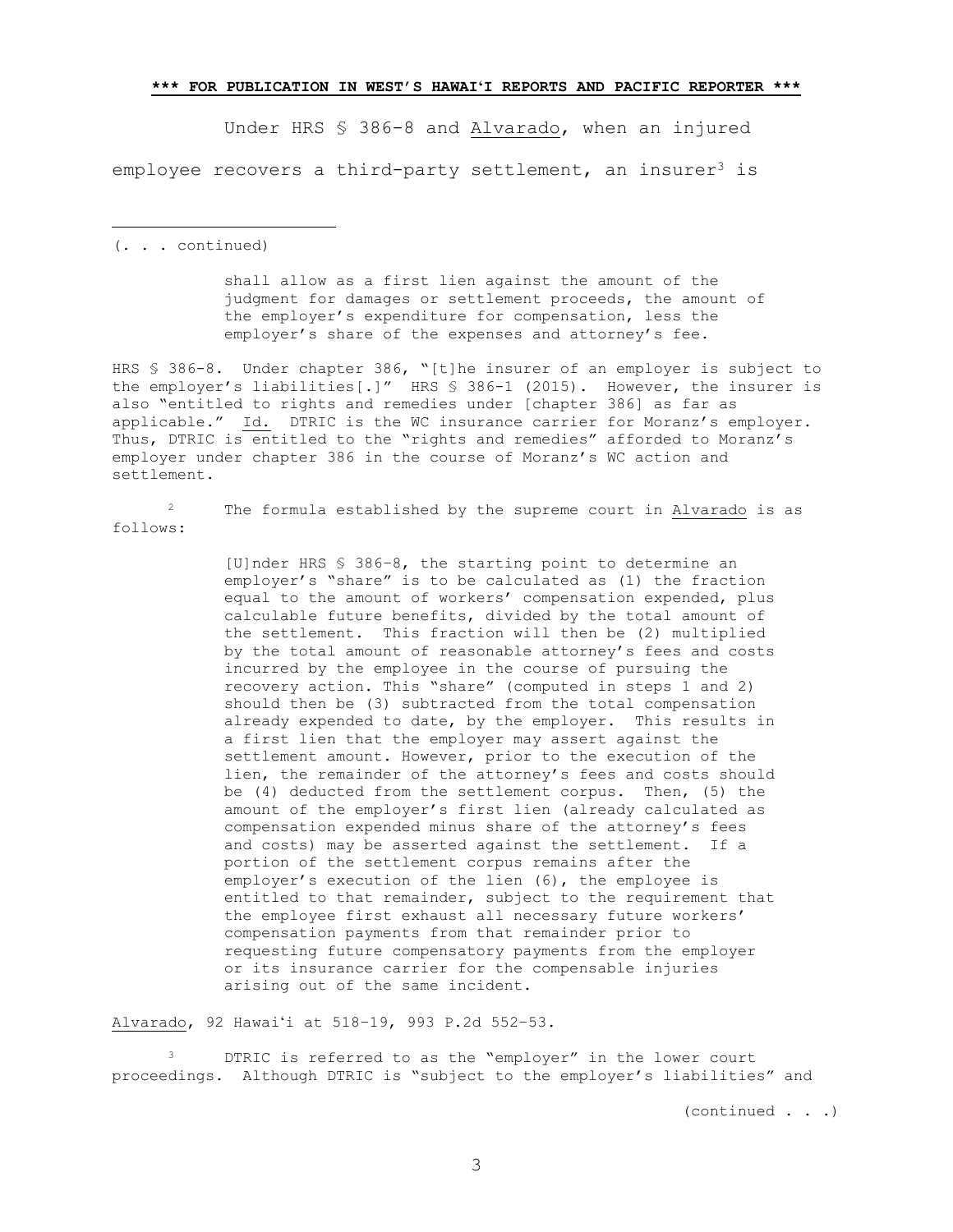**\*\*\* FOR PUBLICATION IN WEST'S HAWAIʻI REPORTS AND PACIFIC REPORTER \*\*\*** entitled to reimbursement of all WC benefits it has paid the employee, less its "share" of reasonable attorney's fees and costs incurred by the employee in pursuing the third-party action. Per HRS § 386-8 and Alvarado, we now clarify (1) the proper timing of Alvarado calculations, which determines the reimbursement due the insurer from the third-party settlement and (2) the reimbursement process for an insurer when the amount of WC benefits the insurer has already dispensed to the employee ("paid compensation") is less than the amount it owes the employee for its "share" of attorney's costs and fees for the third-party action. Here, the parties disagreed over whether certain WC benefits that DTRIC owed Moranz ("DTRIC settlement") were properly classified as "paid compensation" or benefits that DTRIC owed Moranz in the future ("calculable future benefits") under the Alvarado formula. The parties also disagreed over the process of DTRIC's reimbursement of WC benefits because DTRIC's "share" of attorney's fees and costs exceeded the amount it had previously contributed to Moranz as "paid compensation."

We now clarify that Alvarado calculations shall be performed based on the date on which the employee receives the

÷.

<sup>(. . .</sup> continued)

<sup>&</sup>quot;entitled to rights and remedies" of the employer under chapter 386, DTRIC is not Moranz's employer and, thus, will be referred to as the "insurer" in this opinion. HRS § 386-1; see supra note [1.](#page-1-0)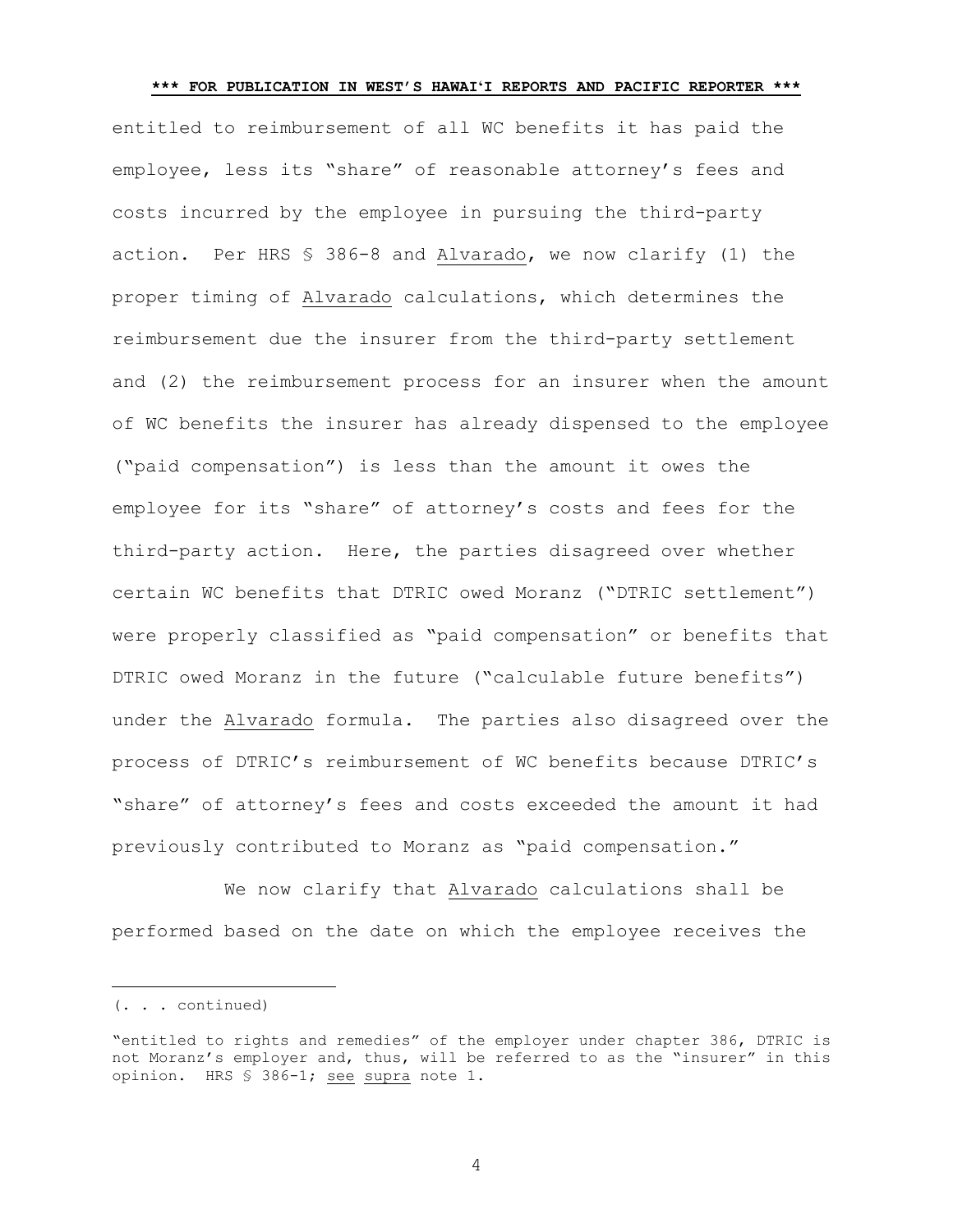**\*\*\* FOR PUBLICATION IN WEST'S HAWAIʻI REPORTS AND PACIFIC REPORTER \*\*\*** third-party recovery. In this case, at the time Moranz received the third-party recovery (i.e., the Harbor Mall settlement) on or about September 20, 2016, DTRIC had not yet paid its settlement; thus, the DTRIC settlement should have been categorized as a "calculable future benefit" rather than "paid compensation" under the Alvarado formula.

We also emphasize that an insurer's "share" of the attorney's fees and costs the employee incurs while pursuing third-party recovery is based on the insurer's total WC liability. Thus, we now clarify that the insurer must pay its full pro rata "share" regardless of the amount the insurer has contributed in "paid compensation" versus the amount it still owes in "calculable future benefits" at the time the employee receives the third-party recovery. In this case, DTRIC owes its full "share" of Moranz's attorney's fees and costs in the amount of \$89,140.17, based on its total WC liability of \$189,062.13 (\$63,245.41 in "paid compensation" plus \$125,816.72 in "future calculable benefits"). Under HRS § 386-8(d), DTRIC is entitled to reimbursement of the \$63,245.41 it has expended in "paid compensation." Further, under HRS § 386-8(i), DTRIC is "relieved from the obligation to make further compensation payments to [Moranz] . . . up to the entire amount of the balance of the settlement or the judgment," meaning that Moranz must exhaust \$125,816.72 in "calculable future benefits" from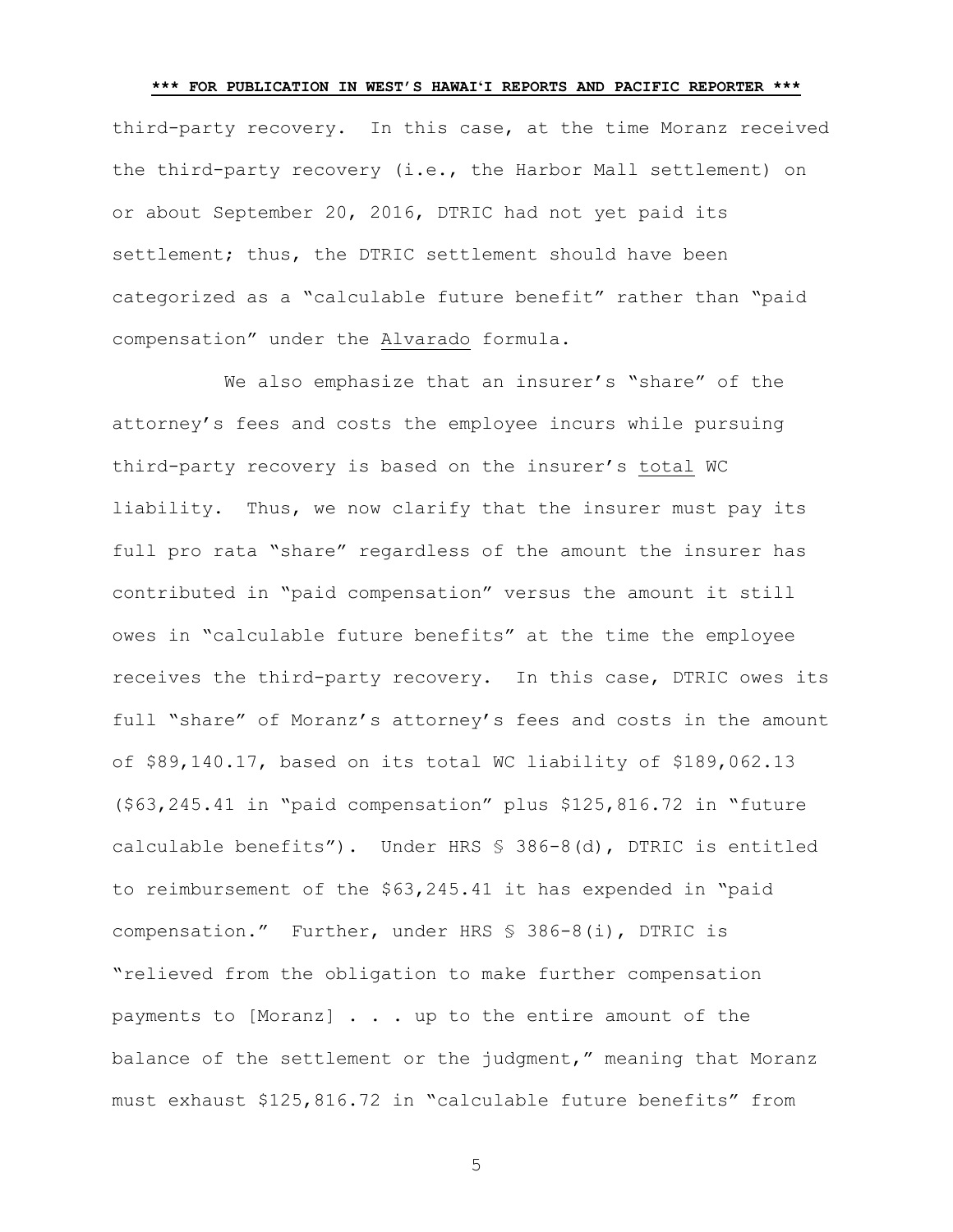**\*\*\* FOR PUBLICATION IN WEST'S HAWAIʻI REPORTS AND PACIFIC REPORTER \*\*\*** the remainder of the Harbor Mall settlement. After paying her attorney's fees and costs (\$94,298.29), reimbursing DTRIC its "paid compensation" (\$63,245.41), and exhausting "calculable future benefits" (\$125,816.72) from the \$200,000.00 Harbor Mall settlement, Moranz retains the remainder: \$5,779.75 in excess of her WC benefits.

#### **I. BACKGROUND**

#### **A. Factual Background & Circuit Court Proceedings**

Moranz was injured while working on August 28, 2012 after she fell in a stairway near her place of employment in Lihue, Kauaʻi. Moranz filed a claim for WC benefits, and received "WC medical, indemnity[,] and vocational rehabilitation benefits" from DTRIC pursuant to chapter 386 of the HRS.

# **1. Harbor Mall Lawsuit and Settlement**

On August 25, 2014, Moranz filed a civil lawsuit against Harbor Mall, alleging negligence in maintaining the stairway. Before trial was set to begin in July 2016, Moranz and Harbor Mall reached a settlement agreement, in which Harbor Mall agreed to pay \$200,000.00 in general damages and maintained its denial of liability. A check for the \$200,000.00 settlement was transmitted from Harbor Mall to Moranz on September 16, 2016. On September 22, 2016, the circuit court granted a Motion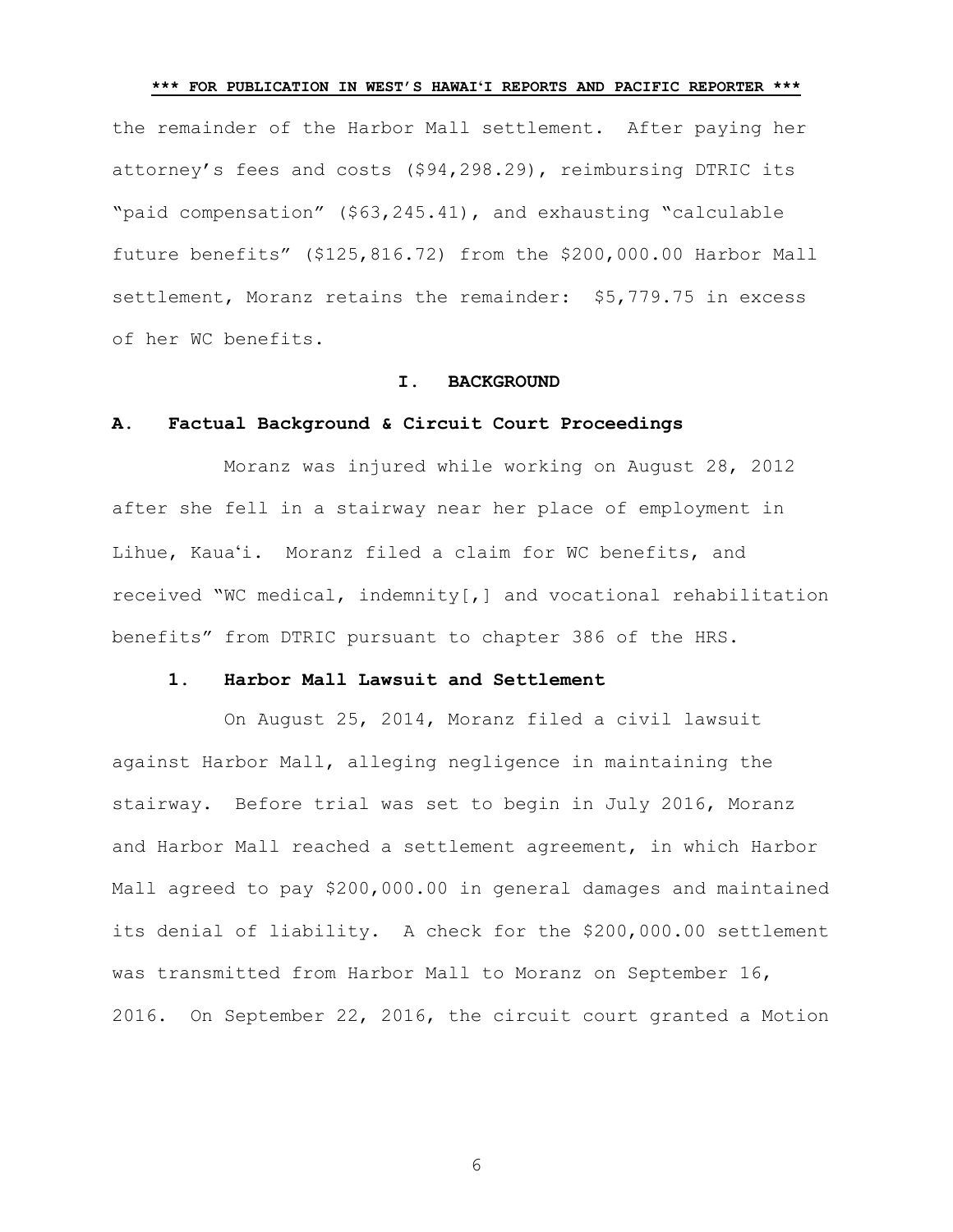**\*\*\* FOR PUBLICATION IN WEST'S HAWAIʻI REPORTS AND PACIFIC REPORTER \*\*\*** to Intervene filed by DTRIC.<sup>4</sup> On September 28, 2016, with the consent of all parties, Harbor Mall was dismissed from the lawsuit.

# **2. DTRIC's WC Lien**

On May 24, 2016, Moranz filed a "Motion for Determination of Validity of Claim of Lien of DTRIC" and argued that DTRIC was not entitled to reimbursement under HRS § 386-8 for the WC benefits it had previously paid Moranz because: (1) DTRIC could not prove "duplication" within the settlement of the WC benefits it had paid, (2) DTRIC was entitled only to reimbursement of special damages for "medical and rehabilitative expenses and lost income" and the settlement was for "general damages only," and (3) considering equitable principles, Moranz would not be "made whole by receiving only a portion" of the settlement. Moranz also alleged that DTRIC had failed to provide her with WC documentation, which "necessitated" bringing the lawsuit against Harbor Mall, and that DTRIC continued to refuse to cooperate and provide her with necessary WC documentation.

DTRIC maintained that it was entitled to reimbursement of WC benefits it had paid Moranz, initially claiming a lien in

L,

<sup>4</sup> The Honorable Randal G.B. Valenciano presided.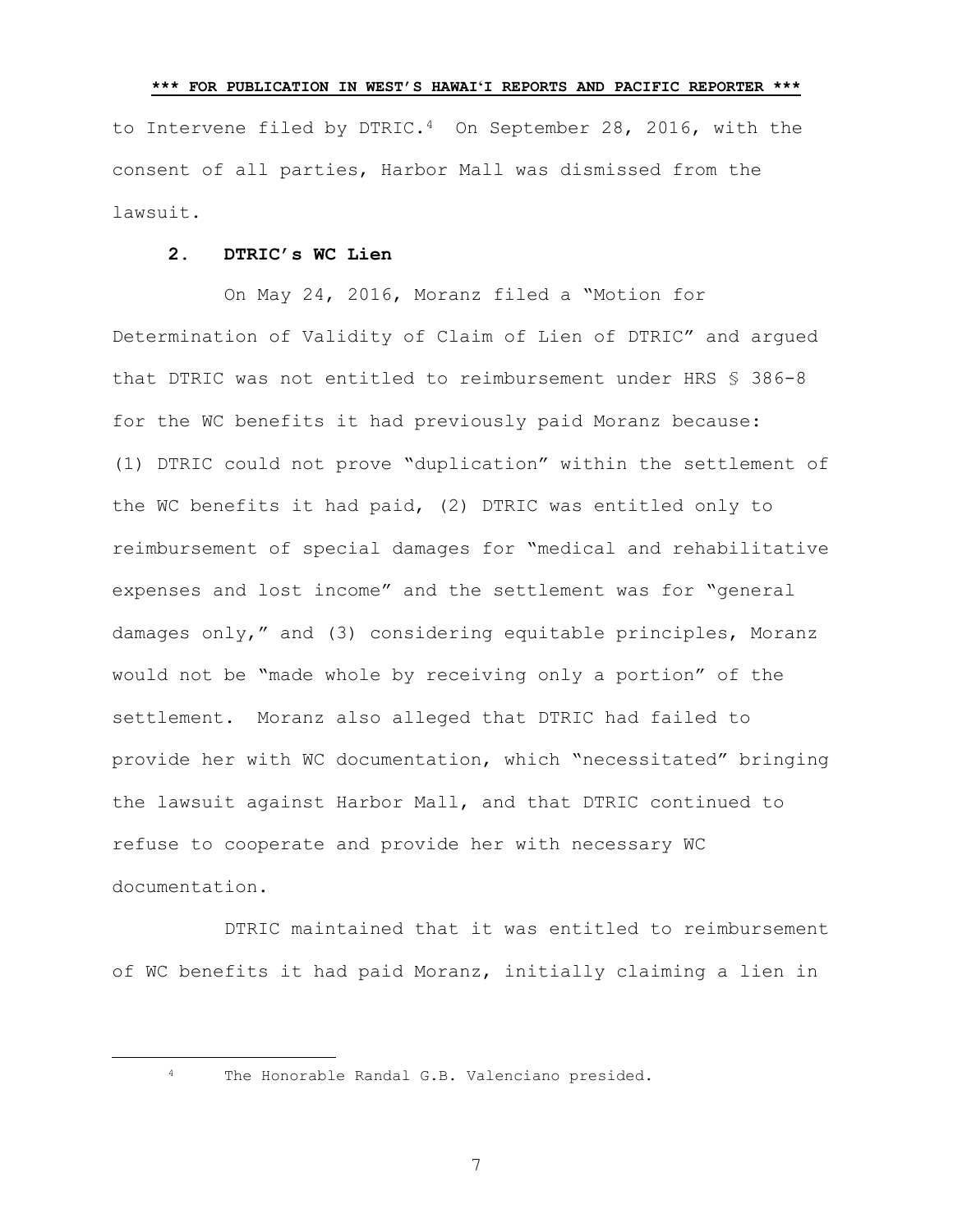the amount of \$66,177.35.<sup>5</sup> DTRIC asserted that, under HRS \$ 386-8 and Alvarado, it was entitled to the entire amount of its lien less "reasonable attorney fees and its proportional share of cost of litigation." DTRIC contended that HRS § 386-8 and case law did not support Moranz's argument that only special or duplicated damages were eligible for reimbursement. DTRIC

DTRIC filed a separate memorandum under seal containing its Alvarado calculations. In its memorandum, DTRIC categorized \$125,816.72 in permanent partial disability benefits as "calculable future benefits," which led to a negative lien figure in step 3, as its share exceeded its WC expenditures. However, DTRIC represented its figure for "paid compensation" as the appropriate lien figure in step 5. DTRIC also noted it would be entitled to exhaust \$125,816.72 in future benefits against Moranz's remaining recovery:

- (1) \$63,518.41 [paid comp.] + \$125,816.72 [future benefits] \$200,000.00 [Harbor Mall settlement] = 95%
- (2) 95% x \$93,000.00 [costs and fees] = \$88,350.00 [DTRIC's share]
- (3) \$63,518.41 [paid comp.] \$88,350.00  $[share] = -\$23,831.55 [lien]$

÷.

- (4) \$200,000.00 [Harbor Mall settlement] \$4650.00 [remainder of costs and fees] =  $$195,350.00$
- (5) \$195,350.00 \$63,518.41 [lien] = \$131,831.59
- (6) \$131,831.59 \$125,816.72 [future benefits] = \$6014.87 [remainder]

<sup>5</sup> DTRIC claimed in its Memorandum in Opposition it paid \$63,518.41 in WC benefits (\$30,747.48 in medical benefits, \$20,276.43 in indemnity benefits, and \$12,494.50 in vocational rehabilitation benefits) to Moranz. However, based on a declaration from DTRIC Claims Examiner Aurelia C. Gamponia, it appeared DTRIC had paid only \$63,245.41 in benefits (\$30,474.48 in medical benefits, \$20,276.43 in indemnity benefits, and \$12,494.50 in vocational rehabilitation benefits). This discrepancy appears to stem from a clerical error in a figure Gamponia used in her declaration: \$30,474.48 in medical benefits as opposed to the correct \$30,747.48 figure. The error discussed above does not explain the \$2,658.94 difference between the WC benefits paid and the total lien amount claimed by DTRIC in its Opposition.

In a later filing, DTRIC changed its requested lien figure to \$63,518.41, which represents the amount of WC benefits DTRIC claimed it had paid Moranz.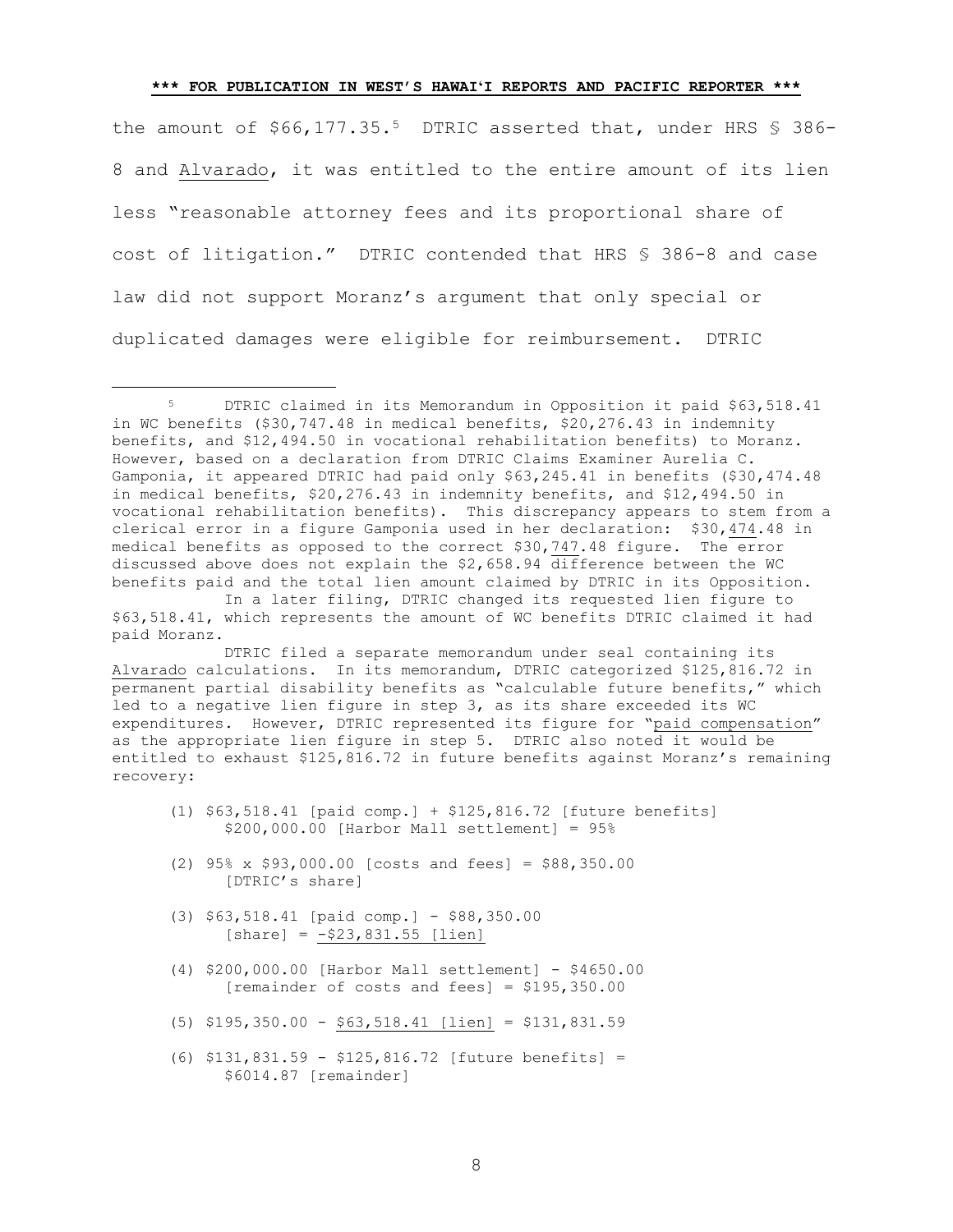**\*\*\* FOR PUBLICATION IN WEST'S HAWAIʻI REPORTS AND PACIFIC REPORTER \*\*\*** argued that it was also entitled to a credit on future benefits, that is, relief from the obligation to make further compensation payments, up to Moranz's net recovery from the Harbor Mall settlement.

At oral argument on the Motion, Moranz asked the circuit court to resolve three issues: (1) the amount, if any, of the Harbor Mall settlement that should be eligible for reimbursement to DTRIC; (2) the amount of DTRIC's lien; and (3) DTRIC's entitlement to a credit against future benefits. Moranz emphasized that this court regarded the Alvarado formula as a "starting point" for reimbursement, and argued that the circuit court's discretion was not limited to determining an insurer's "share" of attorney's fees and costs. Moranz also asked the circuit court to apply the "make-whole" doctrine, which would prioritize the Moranz's right to recovery over DTRIC's right to reimbursement. DTRIC argued that Moranz sought to "avoid the lien issue" by claiming DTRIC could not recover from a settlement designated as "general damages only." DTRIC emphasized that HRS § 386-8 limited the circuit court's power to setting reasonable attorney's fees and costs. DTRIC objected to the reliance on equitable remedies such as the "make-whole" doctrine where, as here, there was an established method (i.e., the Alvarado formula) to determine its lien and "share" of costs and fees. DTRIC also represented to the circuit court that a WC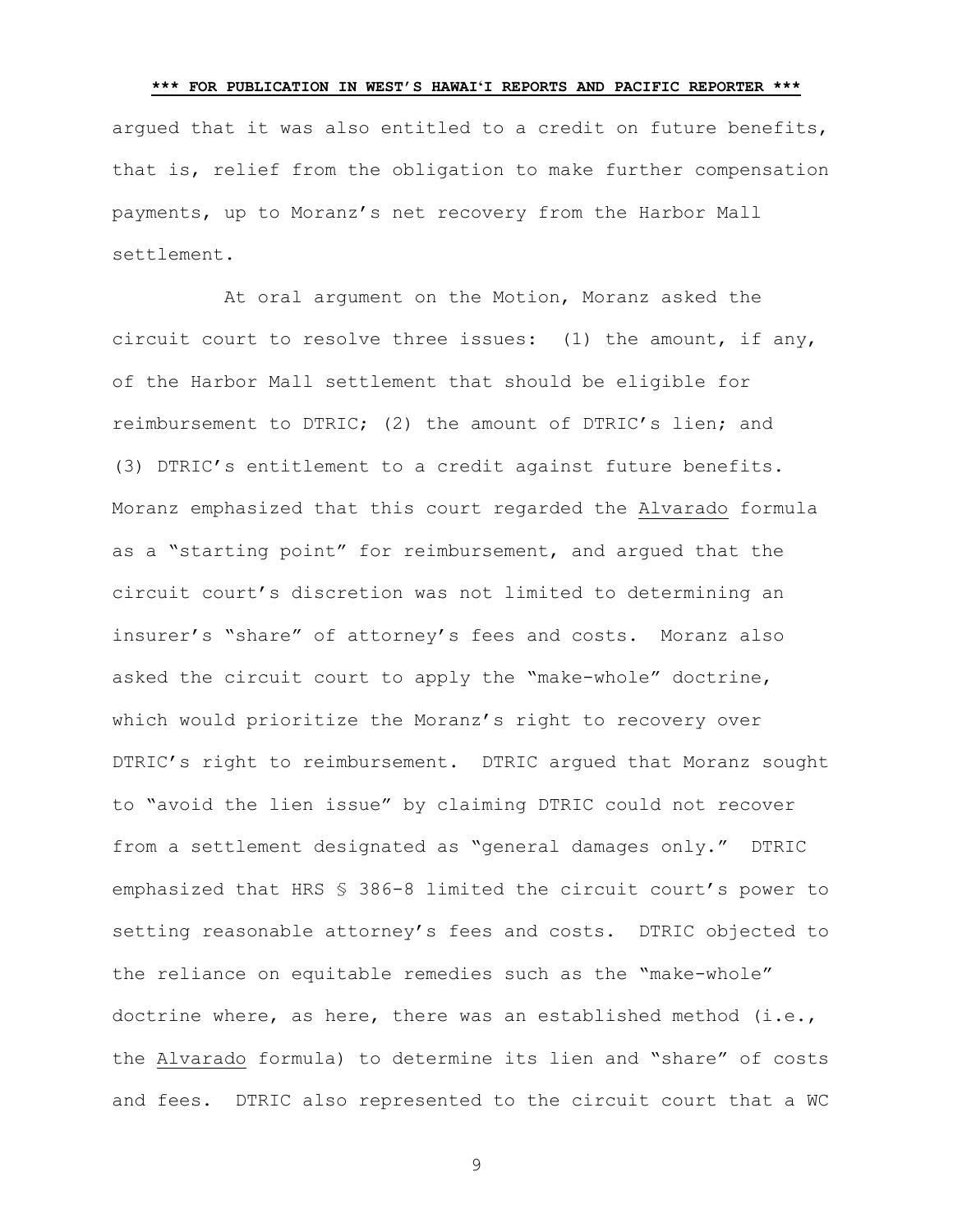<span id="page-9-0"></span>settlement of \$125,816.72<sup>6</sup> ("DTRIC settlement") based on permanent partial disability liability was currently pending approval by the Department of Labor and Industrial Relations ("DLIR").

The circuit court noted that a ruling that settlements designated "general damages only" cut off an insurer's right to reimbursement would create "a tidal wave of general damages claims to avoid these liens[.]" The circuit court upheld DTRIC's right to reimbursement from the Harbor Mall settlement, and found that while DTRIC had generally consented to the settlement, it had not agreed to reducing its lien.<sup>7</sup> Thus, the circuit court held that DTRIC was "entitled to assert its lien." The circuit court clarified that the "only reduction" needed was for "reasonable litigation expenses and the amount of attorney's fees," pursuant to HRS § 386-8 and Alvarado. The circuit court

÷.

<sup>6</sup> DTRIC and Moranz signed a Stipulation and Settlement Agreement and Order on September 1, 2016, which included: \$19,671.43 for temporary total disability, \$605.00 for lost wages, \$125,316.72 for permanent partial disability, and \$500.00 for disfigurement. To avoid confusion, see infra note [12,](#page-12-0) for the purposes of this opinion, "DTRIC settlement" refers to the \$125,316.72 for permanent partial disability plus the \$500.00 for disfigurement, for a total amount of \$125,816.72.

DTRIC communicated its consent to the Harbor Mall settlement in a letter sent to Moranz on March 12, 2016, and filed its formal consent to the settlement on September 12, 2016. In its March 12 letter to Moranz, DTRIC stated that it would consent to a settlement with Harbor Mall "provided the settlement is \$200,000.00 or more[,]" but noted that "the issues regarding the lien repayment to DTRIC and applicability of the [future] credit [available to DTRIC] have yet to be determined."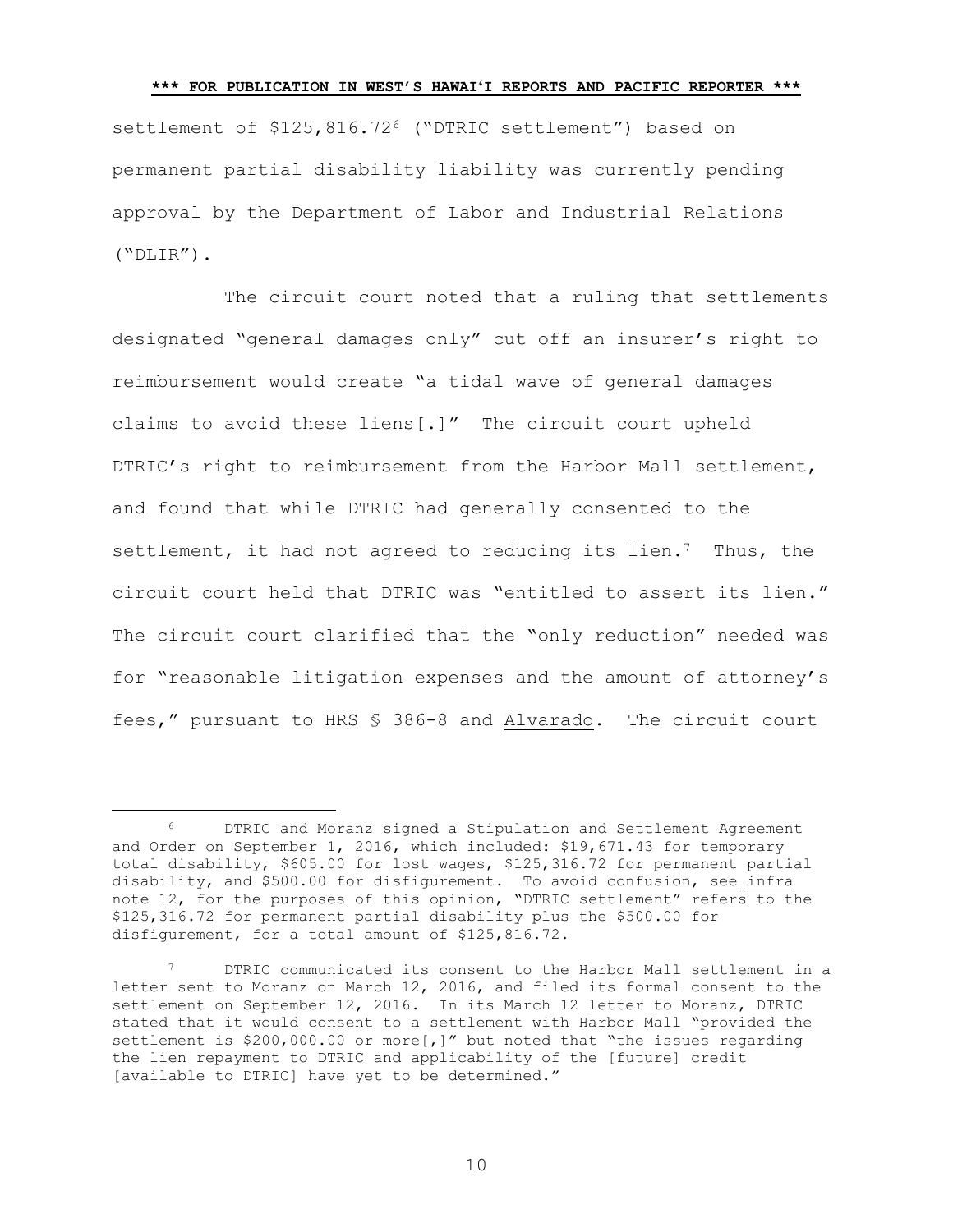directed the parties to calculate the appropriate deductions in accordance with Alvarado.

**\*\*\* FOR PUBLICATION IN WEST'S HAWAIʻI REPORTS AND PACIFIC REPORTER \*\*\***

# **3. DTRIC Settlement<sup>8</sup>**

÷.

On September 1, 2016, DTRIC and Moranz signed a Stipulation and Settlement Agreement and Order for the DTRIC settlement. The \$125,816.72 DTRIC settlement was transmitted to the DLIR for approval on September 12, 2016, and approved on September 28, 2016. Following this approval, on October 18, 2016, DTRIC "made payment" of \$19,732.89 to Moranz, which reflected: a settlement in the amount of  $$125,316.72,$ <sup>9</sup> minus \$5,927.13 of attorney's fees and costs and a \$99,656.70 "subrogation credit" for its lien.

# **4. Disputes Over Alvarado Calculations**

There was lengthy correspondence between the parties to resolve the form of the circuit court's order and to determine the correct Alvarado calculations.

<sup>8</sup> Due to what appears to be a mistake on DTRIC's part, the DTRIC settlement was not pending approval at the time of the August 23 hearing, as DTRIC had represented to the circuit court. The DTRIC settlement was transmitted to the Director of the DLIR for approval on September 12, 2016.

Although the correct amount of the DTRIC settlement is \$125,816.72, DTRIC based its October 18, 2016 payment to Moranz on an amount of \$125,316.72. See supra note [6;](#page-9-0) infra note [12.](#page-12-0)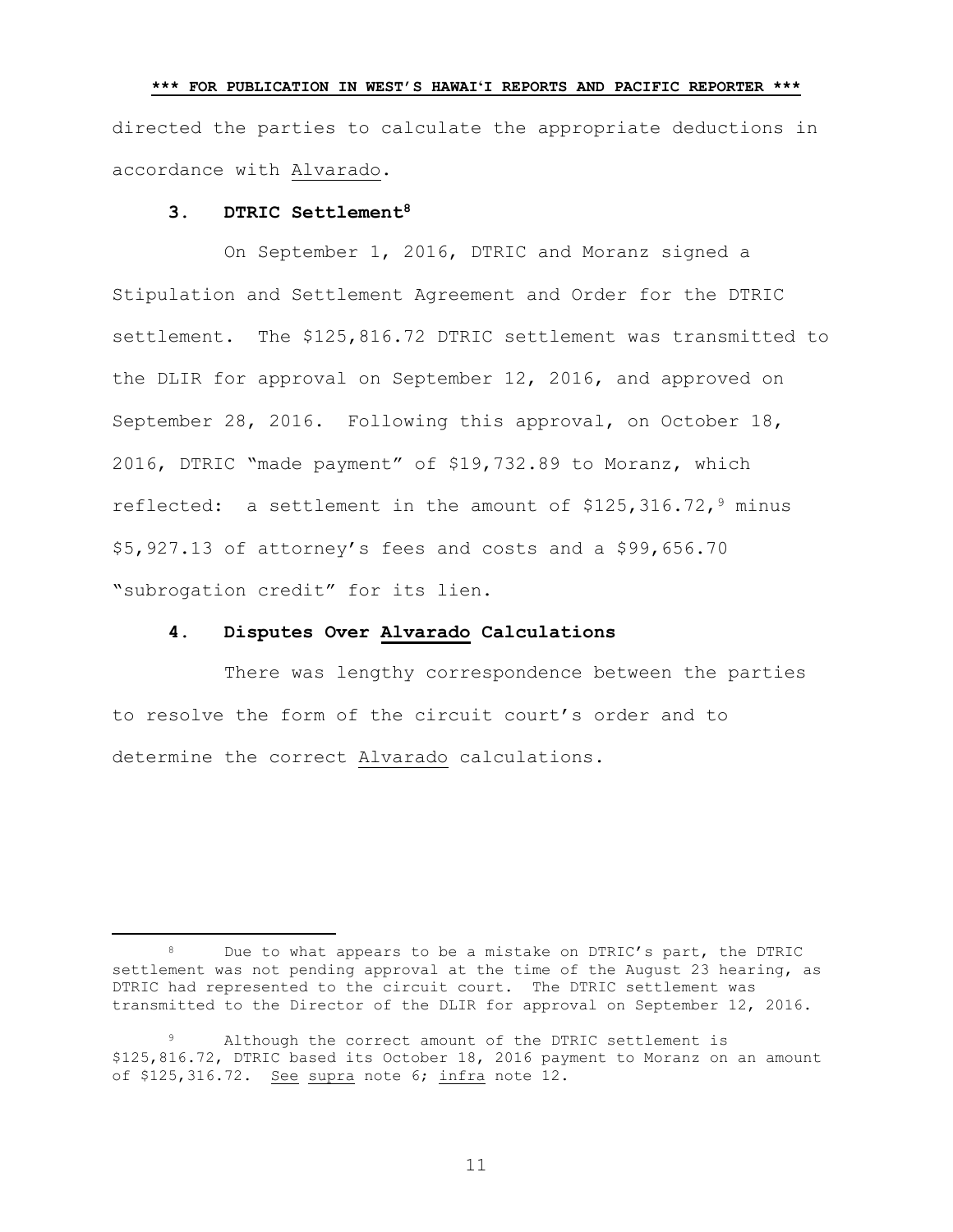On September 15, 2016, Moranz submitted a proposed order and Alvarado calculations to the circuit court.10 Moranz used the below numbers in her calculations:

- DTRIC's paid compensation: $11$  \$63,245.41 *(WC benefits paid to Moranz)*
- DTRIC's calculable future benefits: \$125,816.72 *(DTRIC settlement)*

DTRIC's share of fees and costs: \$89,140.17 Based on the above calculations, Moranz concluded that because DTRIC's "share" of fees and costs (\$89,140.17) exceeded its "paid compensation" (\$63,245.41), DTRIC was due no reimbursement from the \$200,000.00 Harbor Mall settlement. Moranz contended that if she received the Harbor Mall settlement before the DTRIC settlement, DTRIC would not be entitled to a lien. However,

Assume a settlement in the amount of \$200,000, attorney's fees and costs totaling \$60,000, [WC] expenditures to date equaling \$100,000, and it is agreed that the injured employee will require \$25,000 in future [WC] benefit payments. The fraction would be (1) \$100,000 plus \$25,000 divided by \$200,000 or .625. This fraction should then be (2) multiplied by \$60,000, or \$37,500. This share should then be (3) subtracted from the \$100,000 compensation paid, resulting in a lien of \$62,500.

Id. at 520, 993 P.2d at 554 (emphasis added).

÷.

<sup>10</sup> On September 27, 2016, Moranz submitted a proposed order to the circuit court that was identical to her September 15 submission except that the caption had been updated to reflect that DTRIC had been accepted as a plaintiff-intervenor.

<sup>11</sup> "Paid compensation" refers to both "amount of [WC] expended" and "total compensation already expended to date." Alvarado, 92 Hawaiʻi at 518– 19, 993 P.2d 552–53. Our example in Alvarado confirms these terms are synonymous: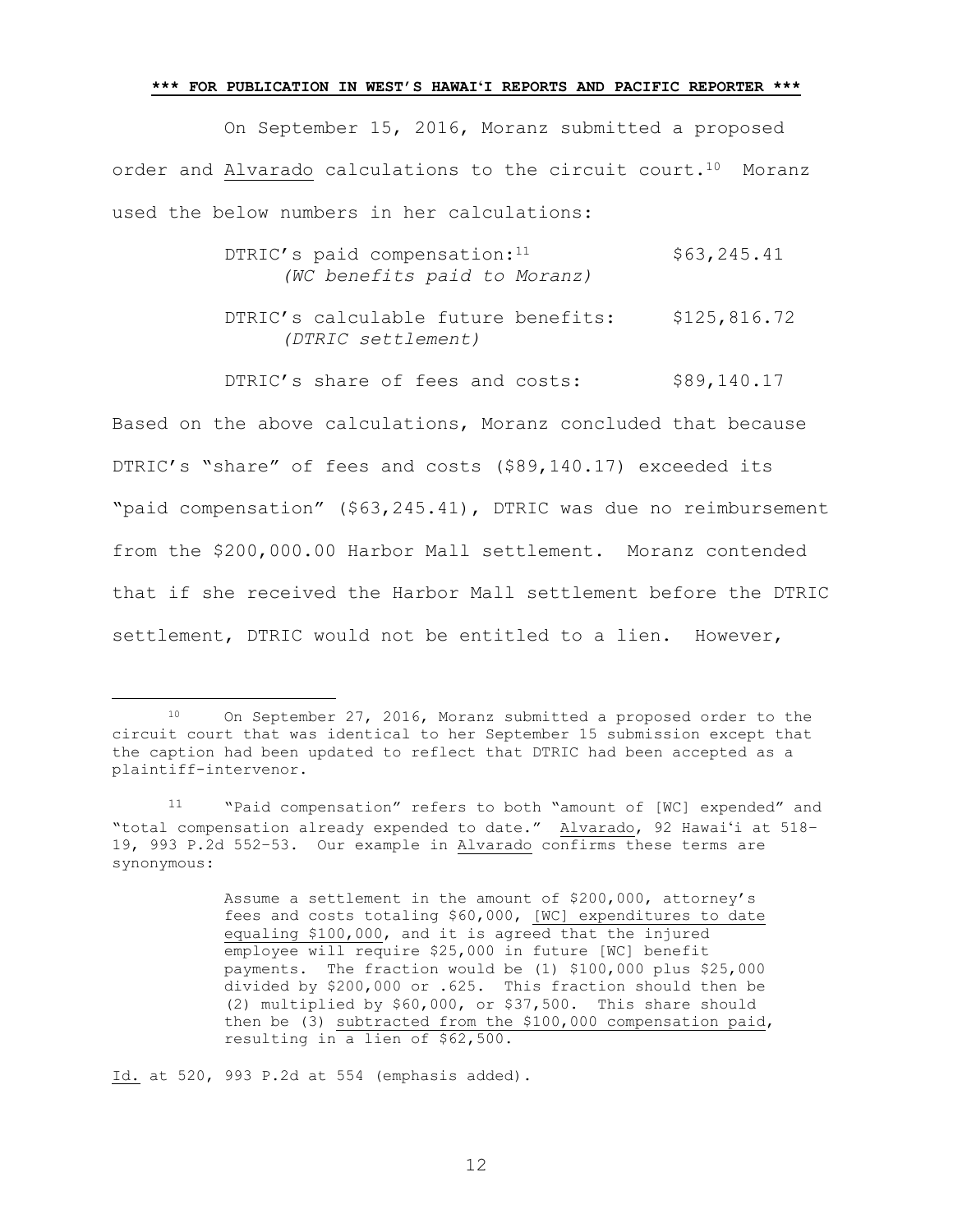**\*\*\* FOR PUBLICATION IN WEST'S HAWAIʻI REPORTS AND PACIFIC REPORTER \*\*\*** Moranz conceded that if DTRIC paid the DTRIC settlement before she received the Harbor Mall settlement, DTRIC would have a lien in the amount of \$99,921.96.

<span id="page-12-0"></span>On September 19, 2016, DTRIC submitted a proposed order and Alvarado calculations. DTRIC included two versions of Alvarado calculations: one in which the DTRIC settlement was treated as "paid compensation" and one in which it was treated as a "calculable future benefit." Like Moranz, DTRIC concluded that if it paid Moranz the DTRIC settlement before she received the Harbor Mall settlement--i.e., if the DTRIC settlement was categorized as "paid compensation"--DTRIC would have a \$99,656.70 lien.12 DTRIC also conceded that if Moranz received the Harbor Mall settlement before it paid the DTRIC settlement- i.e., if the DTRIC settlement was categorized as a "calculable future benefit"--Moranz would be entitled to the entirety of the Harbor Mall settlement, provided that DTRIC would be entitled to a \$99,656.70 credit against the DTRIC settlement.

÷.

<sup>12</sup> The circuit court sought clarification from the parties as to why their Alvarado calculations resulted in different lien amounts: \$99,921.96 (Moranz) versus \$99,656.70 (DTRIC). The discrepancy was due to different figures used to calculate future benefits: Moranz used an amount of \$125,816.72, while DTRIC used \$125,316.72. The discrepancy was explained by a \$500.00 disfigurement payment, which Moranz had factored into future benefits, but which DTRIC had not. DTRIC admitted its mistake and confirmed that it believed \$99,921.96 to be the correct lien amount.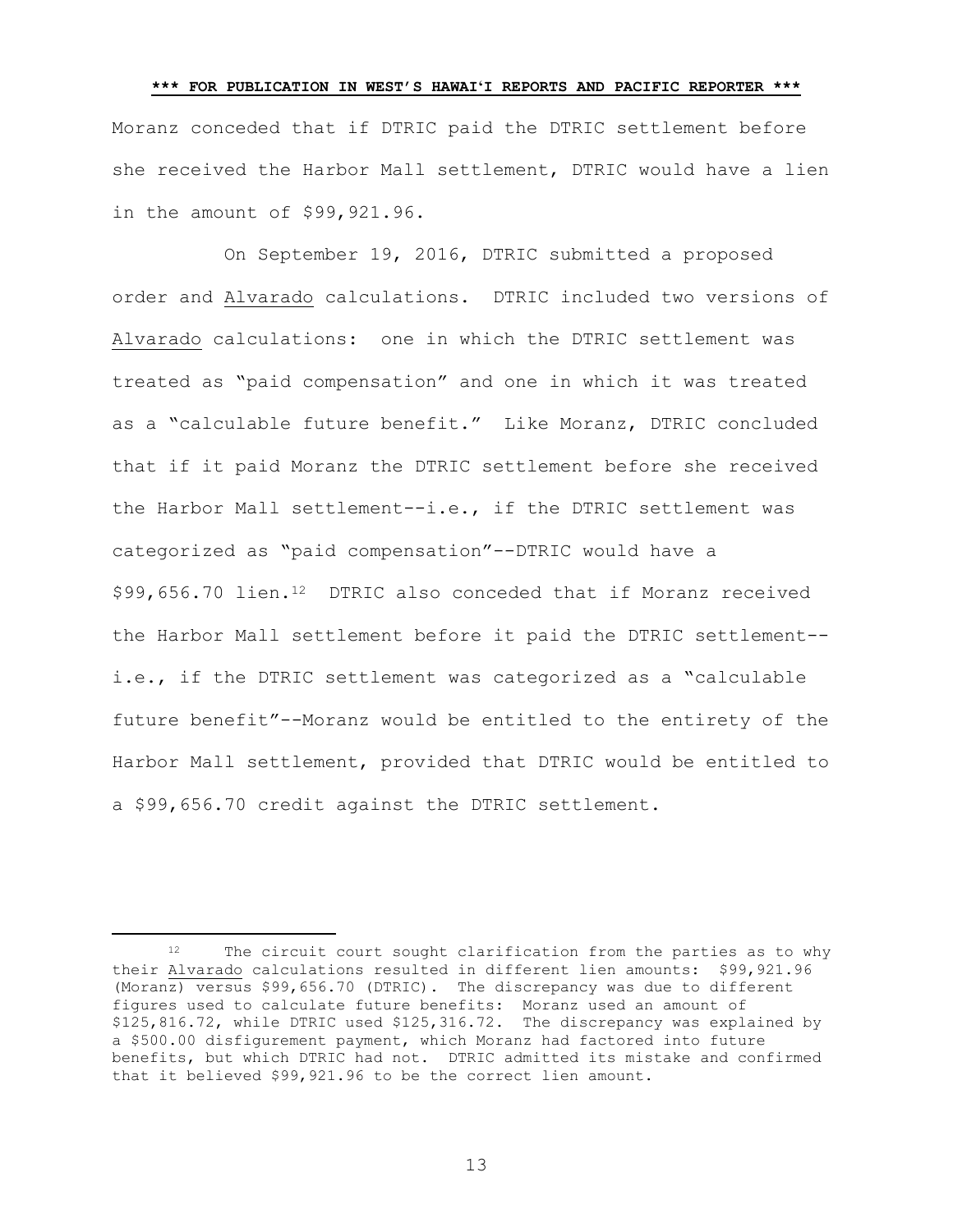On October 27, 2016, DTRIC filed a proposed order reflecting an updated lien amount of \$99,921.96.13 Moranz objected to DTRIC's October 27 proposed order, arguing that because "the Alvarado formula is applied at the time of the third party settlement[,]" there was no basis to include the DTRIC settlement as "paid compensation" because it was still pending at the time the Harbor Mall settlement was paid.<sup>14</sup> Moranz proposed the below Alvarado calculations:

> Step 1: The fraction equal to the amount of workers' compensation expended (\$63,245.41), plus calculable future benefits (\$125,816.72), divided by the total amount of the settlement (\$200,000) equals 94.53% (\$63,245.41 +  $$125,816.72 = $189,062.13 / $200,000 = 94.53%$ .

Step 2: The fraction, 94.53%, is then multiplied by the total amount of attorney's fees and costs incurred by the employee in the course of pursuing the recovery action, \$94,298.29, to determine DTRIC's "share" of Plaintiff's attorneys[sic] fees and costs. Thus, DTRIC's "share of the fees/costs is \$89,140.17 (94.53% x \$94,298.29 attorneys[sic] fees and costs = \$89,140.17).

Step 3: This "share" (computed in steps 1 and 2) is then subtracted from the total compensation already expended to date, by the employer, in order to determine the first lien that the employer may assert against the settlement. The Paid Compensation (\$63,245.41) less DTRIC's share of the fees and costs (\$89,140.17) equals \$ -25,894.76 (\$89,140.17  $-$  \$63,245.41 = \$-25,894.76), a negative number.

Because DTRIC's share of the fees and costs (\$89,140.17) exceeds the amount of compensation benefits paid to date (\$63,245.41), there is no reimbursement due out of the third party settlement[.] . .

Step 4: Prior to the execution of the lien, the remainder of the attorney's fees and costs should be

÷.

<sup>14</sup> As stated above, DTRIC "made payment" on the DTRIC settlement to Moranz on October 18, 2016, about a month after Moranz received payment on the Harbor Mall settlement on or about September 20, 2016.

<sup>13</sup> See supra note [12.](#page-12-0)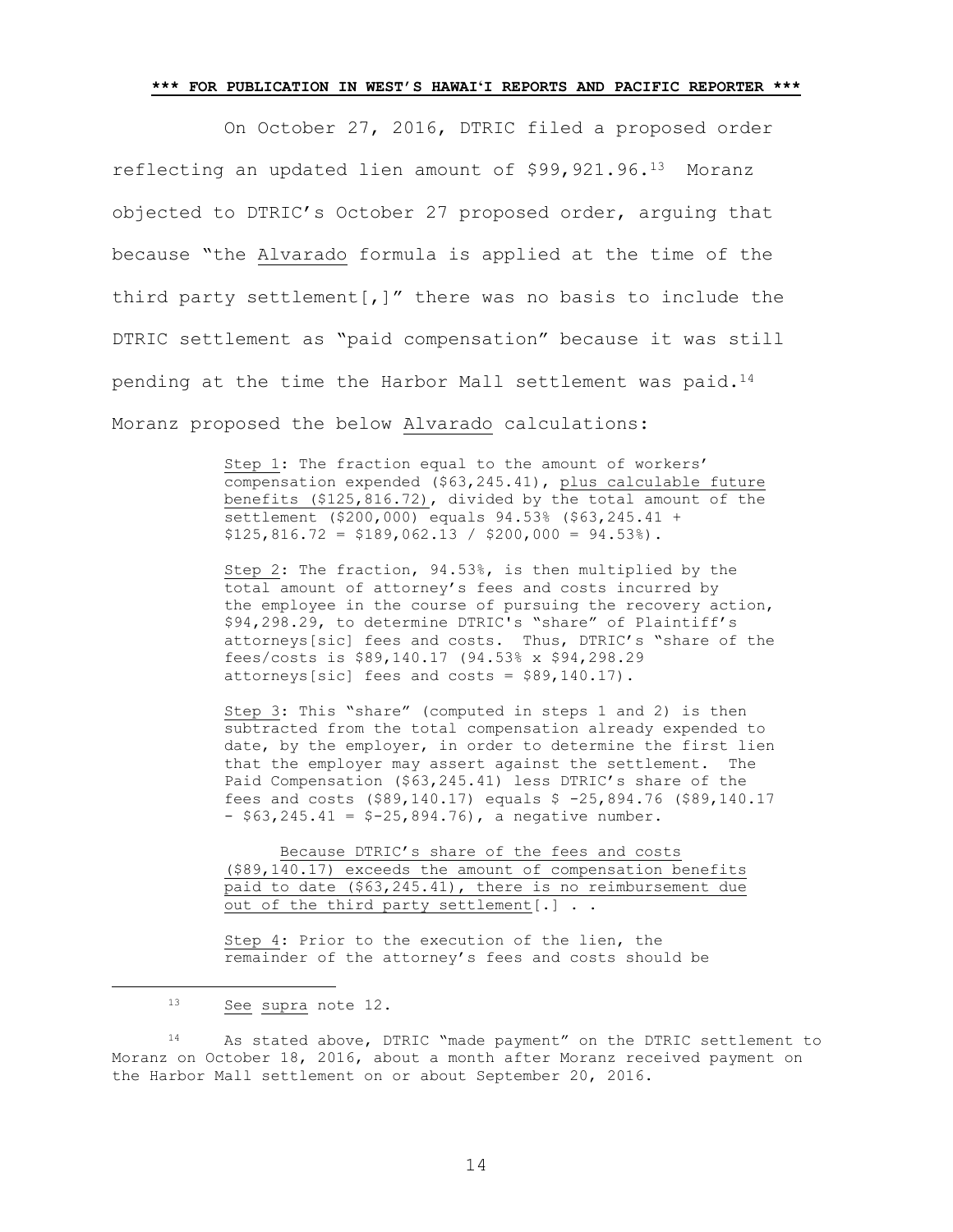deducted from the settlement corpus. The remainder of the attorney's fees and costs to be deducted is \$5,158.12 (\$94,298.29 attorneys[sic] fees and costs - \$89,140.17 DTRIC's share of the fees and costs = \$5,158.12). The settlement corpus is the full \$200,000. The net settlement is therefore \$105,701.71 (\$200,000 - \$94,298.29 =  $$105,701.71$ ). . .

Step 5: Then, the amount of the employer's first lien (already calculated as compensation expended minus share of the attorney's fees and costs), \$-25,894.76 (a negative number), would be asserted against the settlement. However, a negative number indicates there is no lien due out of the settlement proceeds.

On December 5, 2016, the circuit court entered an order ("December 5 Order") denying Moranz's Motion for Determination of Validity of Claim of Lien of DTRIC, and finding that DTRIC was entitled to a lien in the amount of \$99,921.96 against the Harbor Mall settlement.<sup>15</sup> The circuit court entered its Judgment on December 27, 2016. The circuit court's December 5 Order did not include any Alvarado calculations.

## **B. Appellate Proceedings**

#### **1. ICA Appeal**

L,

On appeal to the Intermediate Court of Appeals ("ICA"), Moranz presented three points of error, claiming the circuit court erred when it: (1) declined to consider common law and equitable principles to limit DTRIC's subrogation and reimbursement rights; (2) awarded a lien based on unpaid

<sup>15</sup> The circuit court did not include in its Order a copy of the Alvarado calculations it used. It appears the court used the latest calculations and order proposed by DTRIC, which calculated a lien of \$99,921.96: \$63,245.41 [past WC benefits] + \$125,816.72 [DTRIC settlement] = \$189,062.13 [total paid compensation] - \$89,140.17 [DTRIC's share of attorney's fees and costs] = \$99,921.96 [first lien].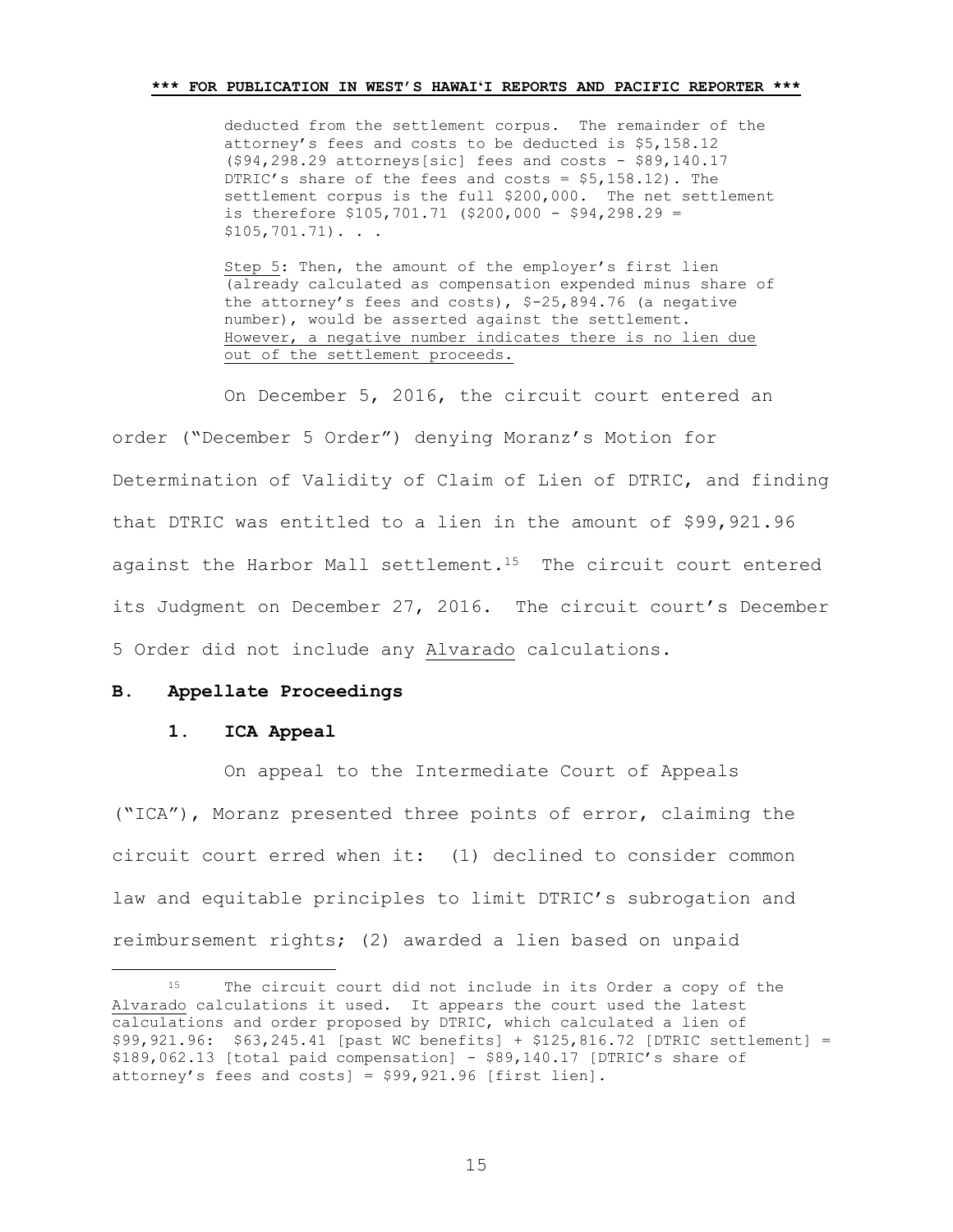benefits; and (3) relied on unpaid future compensation when calculating the lien reduction for attorney's fees and costs. The ICA affirmed the circuit court's December 5 Order and December 27 Judgment. First, the ICA held that the circuit court correctly interpreted HRS § 386-8 and found that the statute's "plain and unambiguous terms do not provide or allow for the [application of] equitable considerations[.]" Next, the ICA concluded that the circuit court did not err in calculating the amount of DTRIC's lien. The ICA reasoned that because Moranz had "executed a stipulated [WC] settlement" before the circuit court entered its December 5 Order, the circuit court did not err in including the \$125,816.72 DTRIC settlement as "paid compensation" in calculating DTRIC's lien. The ICA calculated the same lien amount--\$99,921.96--as the circuit court and included the following Alvarado calculations:<sup>16</sup>

> **Step 1**: The fraction equal to the amount of workers' compensation expended, plus calculable future benefits, divided by the total amount of the settlement equals **.9453** (\$189,062.13 ÷ \$200,000).

**Step 2**: The fraction is multiplied by the total amount of reasonable attorney's fees and costs incurred by

\$30,474.48 medical expenses \$20,276.43 indemnity payments \$12,494.50 vocational rehab \$125,316.72 DLIR Settlement (permanent partial disability) \$500.000 disfigurement ——————————————————————————————————————————————————————————

\$189,062.13 Paid Compensation

L,

<sup>&</sup>lt;sup>16</sup> Like DTRIC and the circuit court, the ICA used the \$189,062.13 figure for DTRIC's paid compensation, comprised of: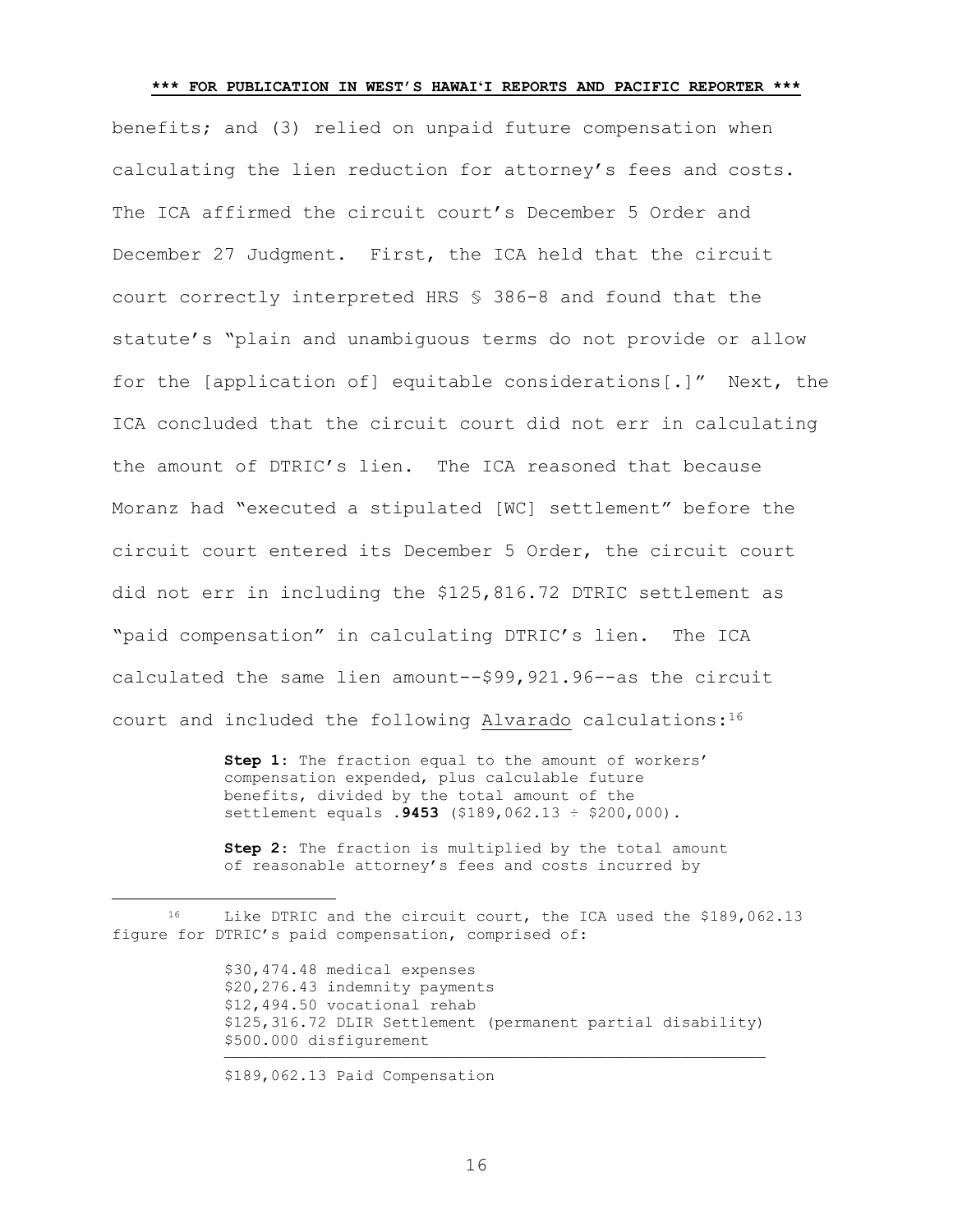Moranz in the recovery action, which results in DTRIC's "share" of **\$89,140.17** (.9453 x \$94,298.29).

**Step 3**: This "share" is subtracted from the total compensation already expended to date, by the employer, which is the first lien in the amount of **\$99,921.96** (\$189,062.13-\$89,140.17) that DTRIC may assert against the settlement amount.

**Step 4**: Prior to the execution of the lien, the remainder of the attorney's fees and costs should be deducted from the settlement corpus, resulting in **\$194,841.88** (\$200,000-\$5,158.12).

**Step 5**: The amount of the employer's first lien may be asserted against the settlement, \$194,841.88- \$99,921.96.

**Step 6**: If a portion of the settlement corpus remains after the employer's execution of the lien, the employee is entitled to that remainder, which is **\$94,919.92**.

## **2. Application for Writ of Certiorari**

Moranz filed a timely Application for Writ of

Certiorari with this court on March 18, 2021. In her application, Moranz presents two questions: (1) whether the ICA gravely erred in interpreting HRS § 386-8 without considering equitable subrogation principles when determining the insurer's right of reimbursement; and (2) whether the ICA gravely erred in interpreting HRS § 386-8 "to allow an insurer to claim unexpended future benefits in its right of reimbursement." Moranz's Application was granted.

#### **III. STANDARDS OF REVIEW**

# **A. Statutory Interpretation**

"Statutory interpretation is a question of law reviewable de novo." State v. Wheeler, 121 Hawaiʻi 383, 390, 219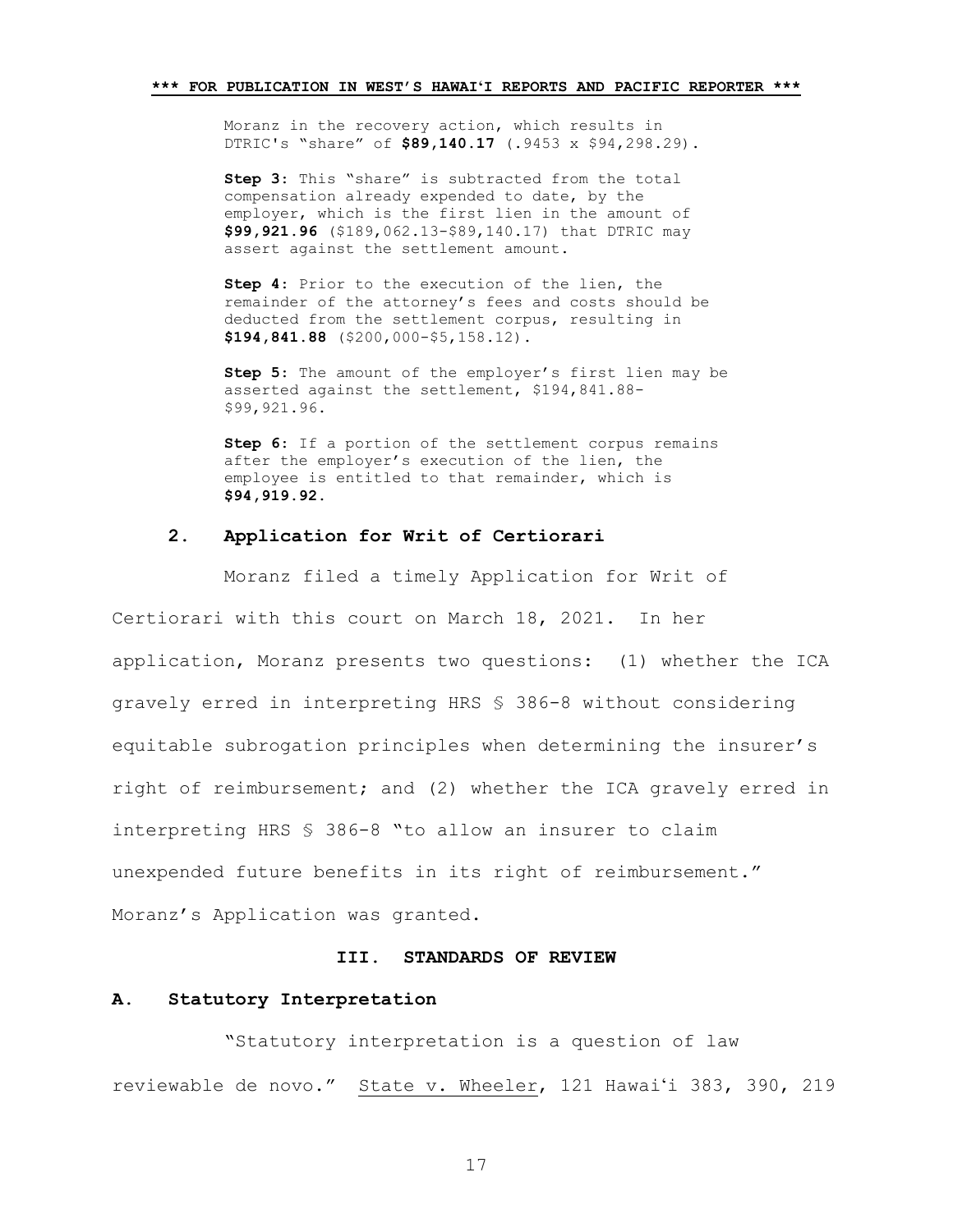P.3d 1170, 1177 (2009) (internal quotation marks omitted). This court's construction of statutes is guided by the following:

> First, the fundamental starting point for statutory interpretation is the language of the statute itself. Second, where the statutory language is plain and unambiguous, our sole duty is to give effect to its plain and obvious meaning. Third, implicit in the task of statutory construction is our foremost obligation to ascertain and give effect to the intention of the legislature, which is to be obtained primarily from the language contained in the statute itself. Fourth, when there is doubt, doubleness of meaning, or indistinctiveness or uncertainty of an expression used in a statute, an ambiguity exists.

Id. (quoting Citizens Against Reckless Dev. v. Zoning Bd. of Appeals of Honolulu*,* 114 Hawaiʻi 184, 193–94, 159 P.3d 143, 152– 53 (2007)). When there is ambiguity in a statute, "the meaning of the ambiguous words may be sought by examining the context, with which the ambiguous words, phrases, and sentences may be compared, in order to ascertain their true meaning." Id. A court may also resort to extrinsic aids in determining legislative intent, such as legislative history or the reason and spirit of the law. Id.

#### **IV. DISCUSSION**

# **A. The ICA Did Not Err by Declining to Consider Equitable Subrogation Principles When Determining DTRIC's Right of Reimbursement Under HRS § 386-8**

Moranz argues that common law equitable subrogation principles should apply to limit DTRIC's right of reimbursement under HRS § 386-8. The ICA rejected this argument, finding that HRS § 386-8's "plain and unambiguous terms do not provide or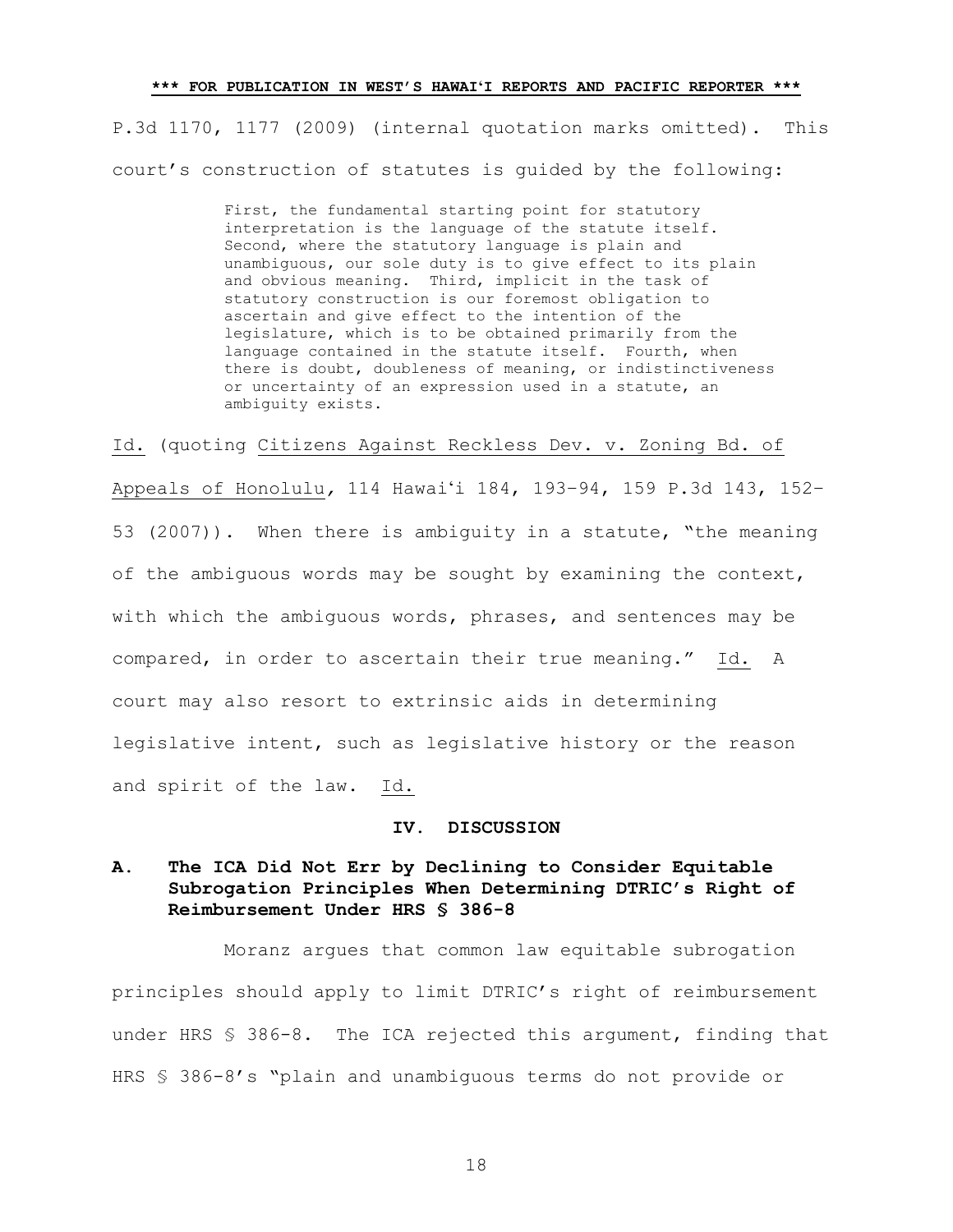# **\*\*\* FOR PUBLICATION IN WEST'S HAWAIʻI REPORTS AND PACIFIC REPORTER \*\*\*** allow for" the application of equitable principles. The ICA is correct: the language of HRS § 386-8 is plain and unambiguous, such that it would be inappropriate to use equitable principles in its interpretation.

When interpreting a statute, "the fundamental starting point . . . is the language of the statute itself" and "where the statutory language is plain and unambiguous, [this court's] sole duty is to give effect to its plain and obvious meaning." Wheeler, 121 Hawaiʻi at 390, 219 P.3d at 1177 (quoting Citizens Against Reckless Dev.*,* 114 Hawaiʻi at 193–94, 159 P.3d at 152– 53). Thus, we turn to the language of HRS § 386-8, which provides that when an injured employee reaches a settlement with a third party, the employee's WC insurer is entitled to reimbursement out of that settlement:

> (f) If the action is prosecuted by the employee alone, the employee shall be entitled to apply out of the amount of the judgment for damages, or settlement in case the action is compromised before judgment, the reasonable litigation expenses incurred in preparation and prosecution of the action, together with a reasonable attorney's fee, which shall be based solely upon the services rendered by the employee's attorney in effecting recovery both for the benefit of the employee and the [insurer]. After the payment of the expenses and attorney's fee, there shall be applied out of the amount of the judgment or settlement proceeds, the amount of the [insurer]'s expenditure for compensation, less the [insurer]'s share of the expenses and attorney's fee. On application of the [insurer], the court shall allow as a first lien against the amount of the judgment for damages or settlement proceeds, the amount of the [insurer]'s expenditure for compensation, less the [insurer]'s share of the expenses and attorney's fee.

HRS § 386-8(f) (emphasis added). The statute requires such settlements to be approved in writing by both the employee and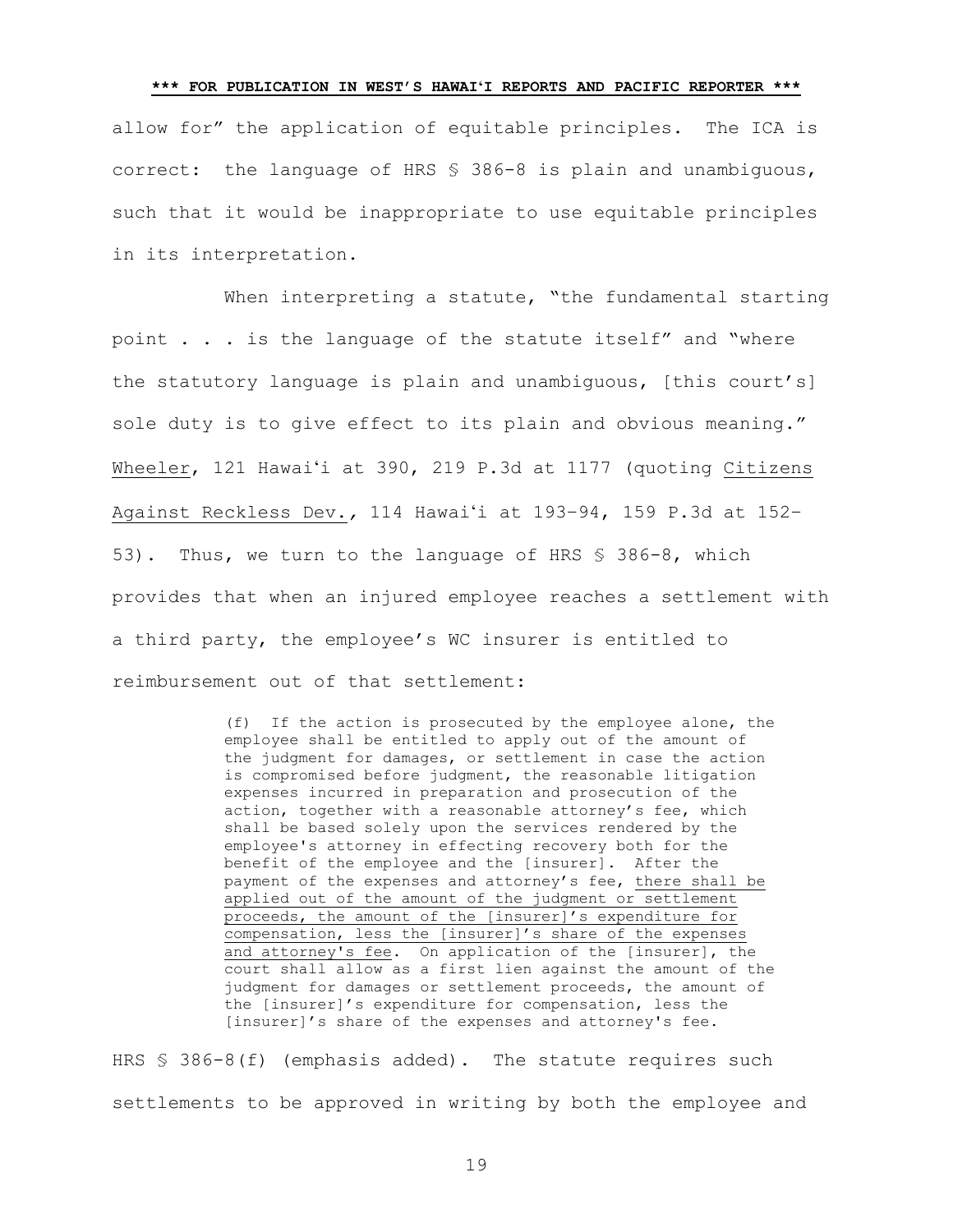**\*\*\* FOR PUBLICATION IN WEST'S HAWAIʻI REPORTS AND PACIFIC REPORTER \*\*\*** the insurer in order to be valid, and clarifies that "[t]he entire amount of the settlement after deductions for attorney's fees and costs as provided in this section is subject to the [insurer]'s right of reimbursement for the [insurer]'s compensation payments under this chapter and the [insurer]'s expenses and costs of action." HRS § 386-8(d) (emphasis added).

The language of HRS § 386-8 is plain and unambiguous: an insurer is entitled to the "amount of the [insurer]'s expenditure for compensation" less its "share" of costs and fees, deducted from the "entire amount of the settlement." HRS § 386-8(d), (f). HRS § 386-8(f) states plainly that the insurer is entitled to reimbursement of its "expenditure for compensation"; there is no additional language limiting reimbursement to "special damages" or those benefits the insurer can prove are "duplicated" by the settlement. HRS § 386-8(d) also states plainly that the "entire amount of the settlement . . . is subject to the [insurer]'s right of reimbursement." (emphasis added). The statute's use of the word "entire" is logically opposed to any argument that DTRIC is entitled only to reimbursement from a portion of the settlement. Had the legislature intended to limit an insurer's reimbursement to a portion of the employee's third-party settlement, it could have done so by expressly limiting reimbursement in HRS \$ 386-8 to duplicated benefits or special damages, or to only a portion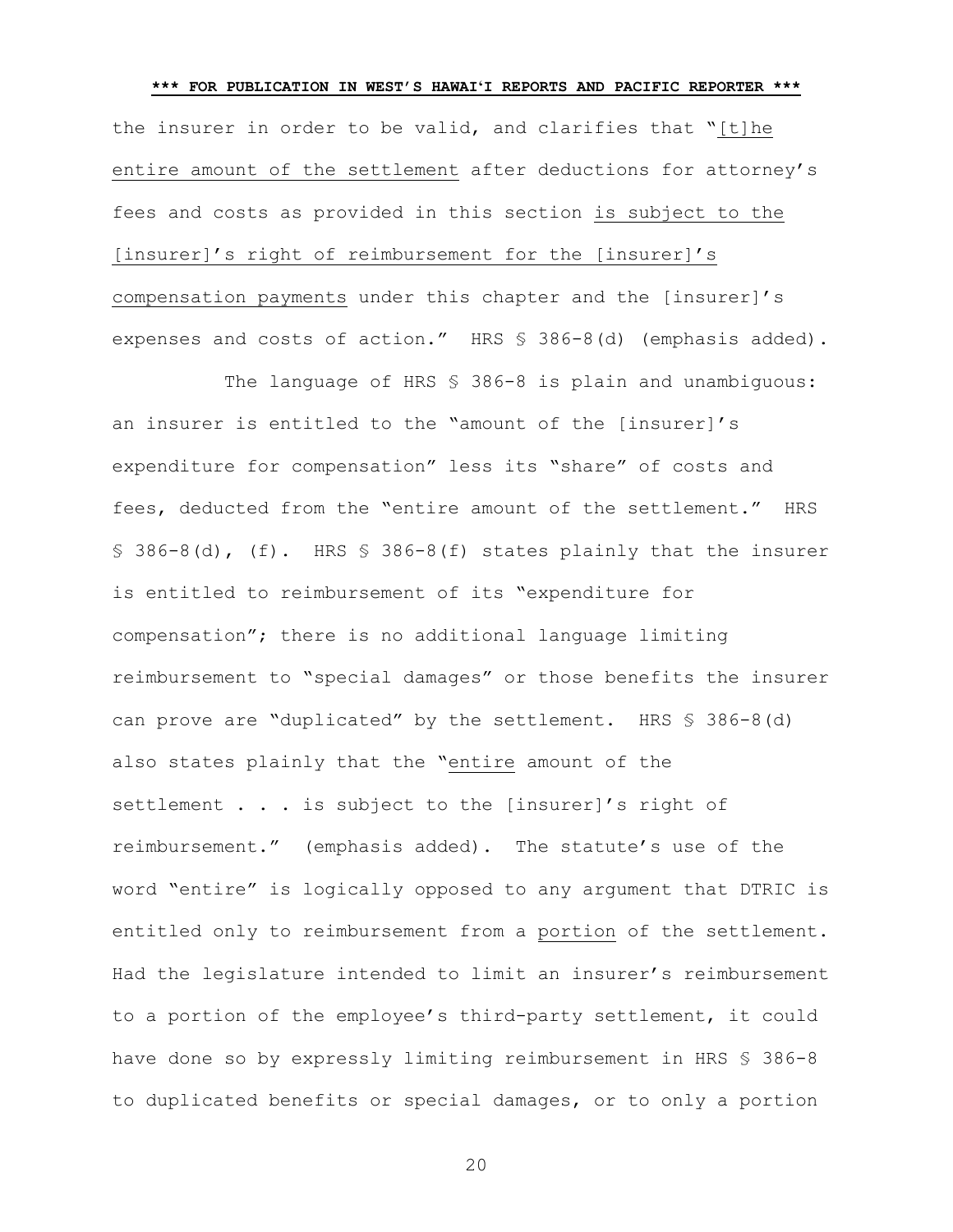of the employee's recovery.<sup>17</sup> The legislature did no such thing. The language of HRS § 386-8 unambiguously indicates that an insurer is entitled to reimbursement from the entire settlement amount, and we decline to use equitable principles to alter this interpretation.

Likewise, nothing in Alvarado constitutes an endorsement of using equitable principles to adjust the amount of an insurer's reimbursement or an employee's recovery under HRS § 386-8, beyond adjusting the insurer's "share" of costs and fees. While we stated in Alvarado that the formula is a "starting point[] in determining an employer's share of reasonable attorney's fees and costs[,]" we also explained that "the circuit court retains the discretion to consider each case on its merits" if the court finds that the insurer's "share" is "not reasonable in light of the particular circumstances of a

÷.

<sup>17</sup> See, e.g., HRS § 392-46 (stating that "the insurer . . . providing disability benefits shall be subrogated to, and have a lien upon, the rights of the individual against the third party to the extent that the damages include wage loss during the period of disability for which temporary disability benefits were received in the amount of such benefits" (emphasis added)); HRS § 431:10C-307 ("Whenever any person effects a tort liability recovery for accidental harm, whether by suit or settlement, which duplicates personal injury protection benefits already paid under the provisions of this article, the motor vehicle insurer shall be reimbursed fifty per cent of the personal injury protection benefits paid to or on behalf of the person receiving the duplicate benefits up to the maximum limit." (emphasis added)); HRS § 663-10(a) ("The judgment entered . . . shall include a statement of the amounts, if any, due and owing to [a valid lienholder] and to be paid to the lienholder out of the amount of the corresponding special damages recovered by the judgment or settlement." (emphasis added)); HRS § 346-37 ("The lien shall be satisfied from that portion of the settlement, award, or judgment allocated or allocable to payments by the department for medical assistance and burial payments." (emphasis added)).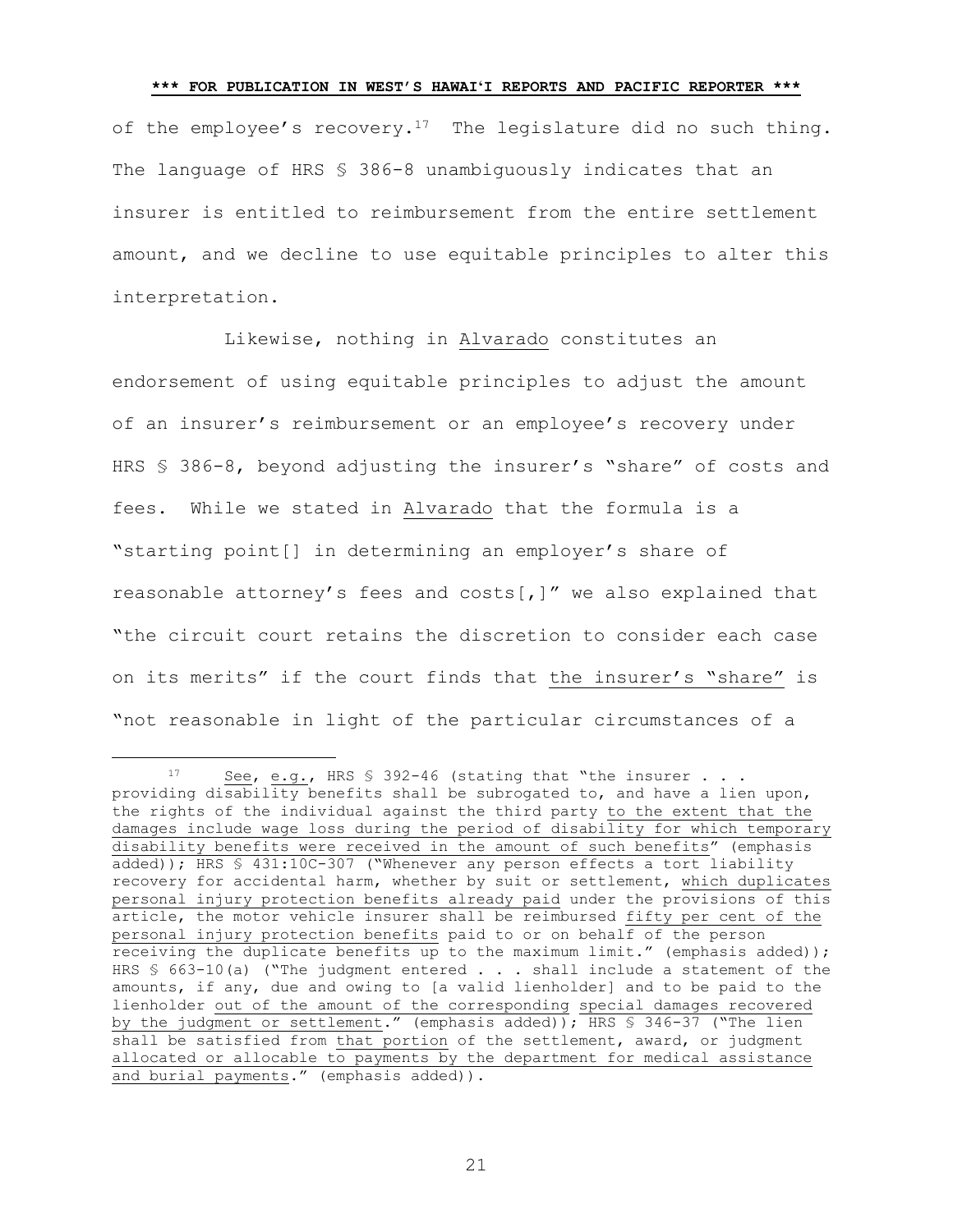case[.]" 92 Hawaiʻi at 520, 993 P.2d at 554 (emphasis added). For example, if an insurer "does not cooperate and/or hinders an employee's attempt to pursue recovery," id., the circuit court might order the insurer to pay a larger "share" because the insurer's bad faith actions directly increased costs and fees and it would be unfair to force the employee to shoulder these higher costs and fees proportionally. However, discretion extends only to a court's ability to "determin[e] an [insurer]'s share of reasonable attorney's fees and costs." Id. Our emphasis in Alvarado on exacting a "share" from the insurer that reflects reasonable costs and fees parallels the language of HRS § 386-8, which entitles an employee

> to apply out of the amount of the judgment . . . or settlement . . . the reasonable litigation expenses incurred in preparation and prosecution of the action, together with a reasonable attorney's fee, which shall be based solely upon the services rendered by the employee's attorney in effecting recovery both for the benefit of the employee and the [insurer].

HRS § 386-8(f) (emphasis added). Thus, while the circuit court retains discretion to adjust what "share" of costs and fees it deems reasonable to impose on an insurer, there is no basis in the language of HRS § 386-8 to conclude that the circuit court also has discretion to (1) decrease the reimbursement due an insurer or (2) increase the remainder of the settlement ultimately awarded to an injured employee who the court feels is not "made whole" by her recovery.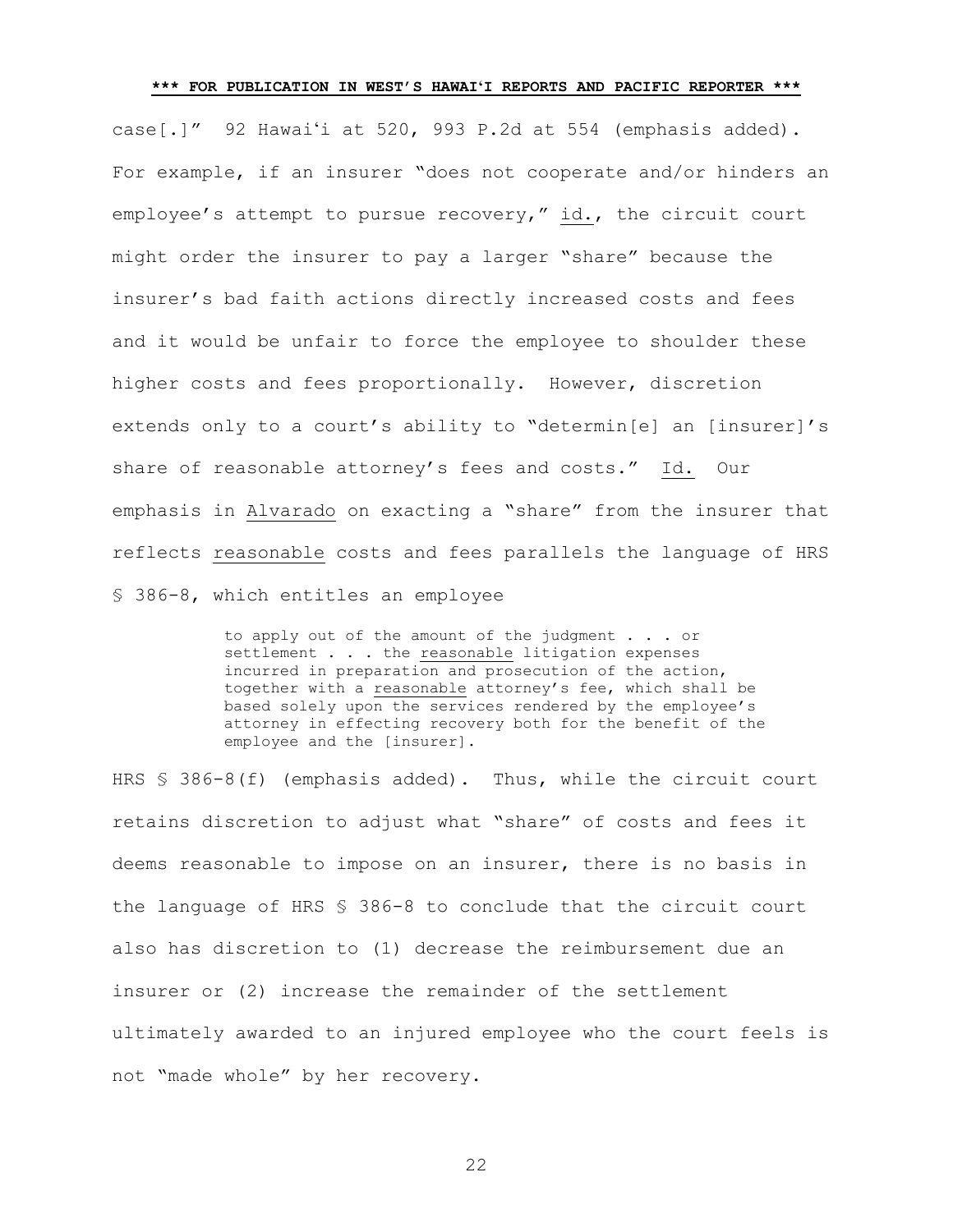In the present case, the circuit court could have determined that DTRIC's "share" of attorney's fees and costs of \$89,140.17, calculated under the Alvarado formula, was not reasonable, especially given Moranz's allegations that DTRIC failed to cooperate in and hindered her attempt to pursue recovery from Harbor Mall. The circuit court could have increased DTRIC's "share" of attorney's fees and costs, thereby increasing Moranz's recovery. However, the circuit court did not make this determination and chose not to adjust DTRIC's "share." The ICA was correct in rejecting Moranz's argument that equitable or common law subrogation principles apply to HRS § 386-8.

# **B. The ICA Erred by Including the DTRIC Settlement as Paid Compensation Under the Alvarado Formula**

Moranz argues that the \$125,816.72 DTRIC settlement should have been treated as a "calculable future benefit" rather than "paid compensation" in DTRIC's lien calculation because she received the DTRIC settlement payment after she received the Harbor Mall settlement payment. The ICA rejected this argument, finding that the DTRIC settlement was properly regarded as "paid compensation" at the time of the circuit court's December 5 Order, resulting in a lien calculation of \$99,921.96. The ICA was incorrect; the DTRIC settlement should have been included as a "calculable future benefit" under the Alvarado formula.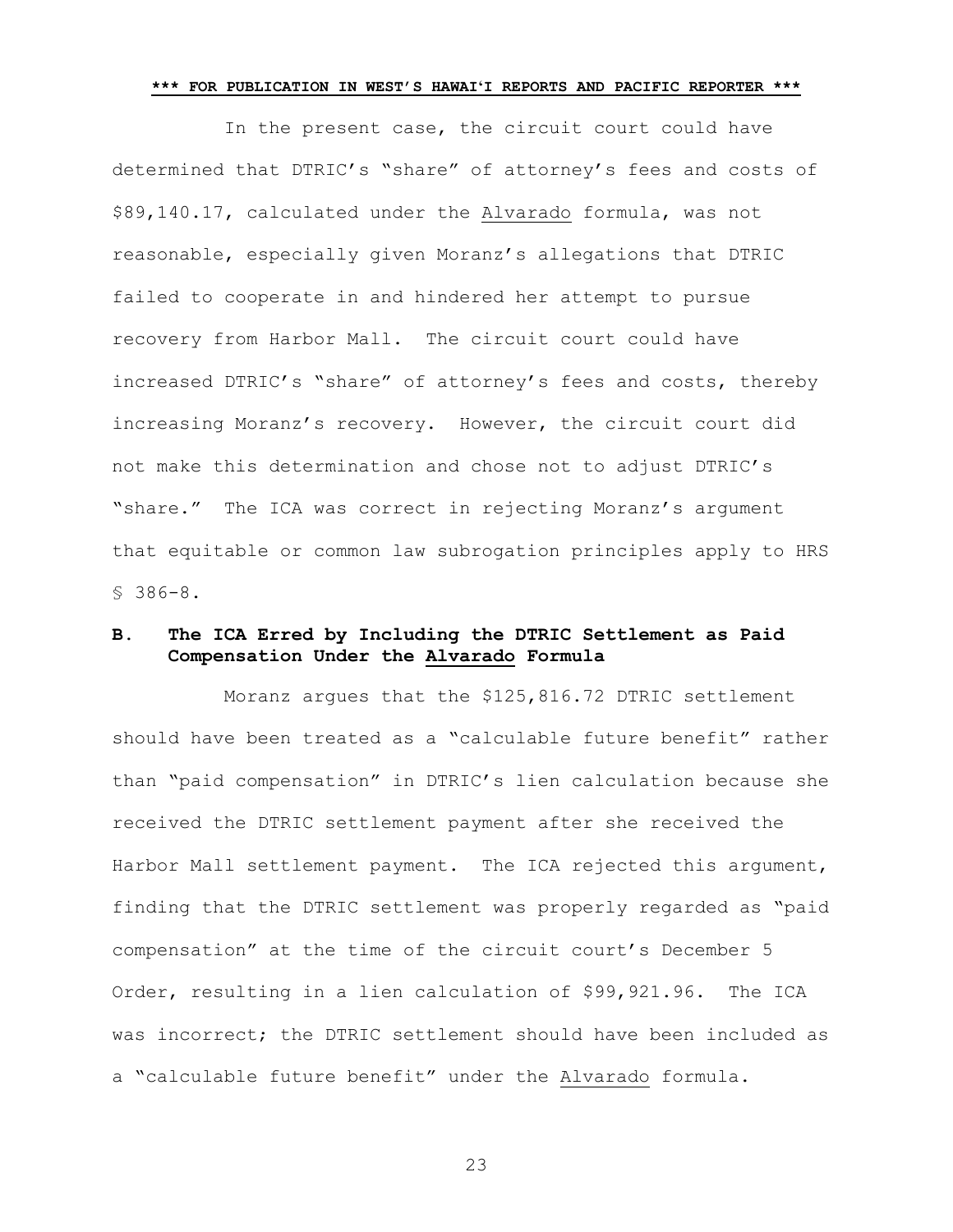The issue here, then, is: at what point in time is an item previously categorized as a "calculable future benefit" properly regarded as "paid compensation"? The resolution of this issue turns on when the Alvarado calculation is performed. Under Moranz's approach, the key date (i.e., the date on which Alvarado calculations should occur) is the day on which the third-party recovery is received by the employee; any WC benefits or settlement paid after receipt of the third-party recovery is not "paid compensation," but rather, a "calculable future benefit" under the Alvarado formula. Under the approach used by the ICA, the key date is the day on which the circuit court enters its order; any WC benefits or settlement paid before the circuit court's order is "paid compensation," and anything paid after the circuit court's order is a "calculable future benefit." Under the ICA approach, the date on which the third-party recovery is received by the employee is irrelevant.

In the present case, Harbor Mall transmitted its settlement check on September 16, 2016 and Moranz received the payment on or about September 20, 2016. DTRIC did not transmit its settlement check until October 18, 2016, though Moranz and DTRIC had previously signed a "Stipulation and Settlement Agreement and Order" for the DTRIC settlement on September 1, 2016.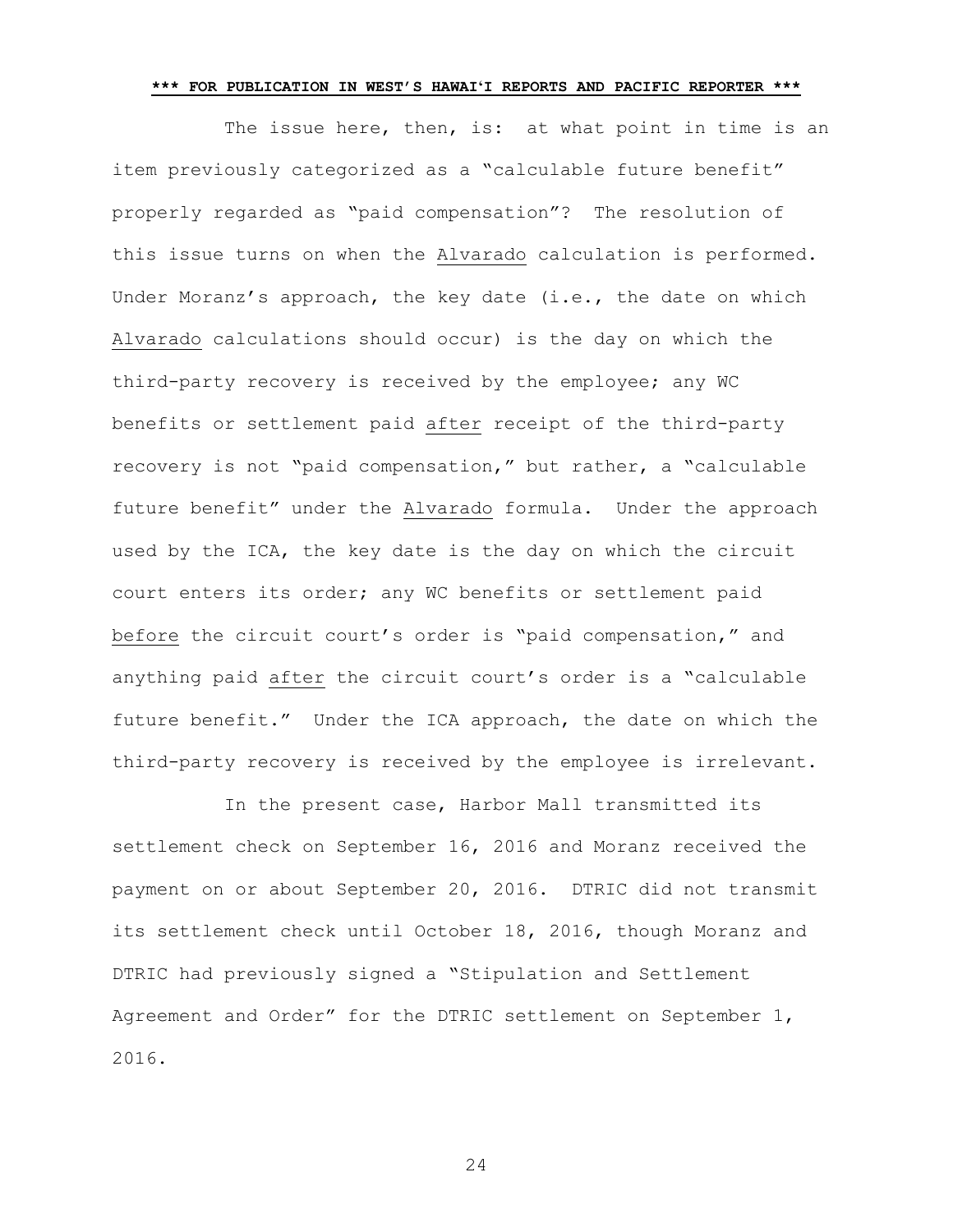The most sensible date on which to perform Alvarado calculations is the date on which the employee receives the third-party recovery. As we stated in Alvarado, "this court is bound to construe statutes so as to avoid absurd results." 92 Hawaiʻi at 517, 993 P.2d at 551. Therefore, a statutory interpretation that is "rational, sensible[,] and practicable . . . is preferred to one which is unreasonable[,] impracticable . . . inconsisten[t], contradict[ory], and illogical[ ]." Id. (quoting Keliipuleole v. Wilson, 85 Hawaiʻi 217, 221–22, 941 P.2d 300, 304–05 (1997)). It is practicable to direct circuit courts to categorize benefits based on the date of the third-party recovery: any WC benefits paid before the employee receives the third-party recovery is "paid compensation," any WC benefits paid after is a "calculable future benefit."

This approach is consistent with HRS § 386-8, titled "Liability of third person," as the language therein focuses on the pursuit of third-party recovery. The legislative history of HRS § 386-8 recognizes that a third-party action can result in "recovery from a third person which benefits both the employee and the [insurer,]" even when the action is prosecuted by the insurer or employee alone. H. Stand. Comm. Rep. No. 375, in 1973 House Journal, at 912 (emphasis added); see also S. Stand. Comm. Rep. No. 864, in 1973 Senate Journal, at 974 (stating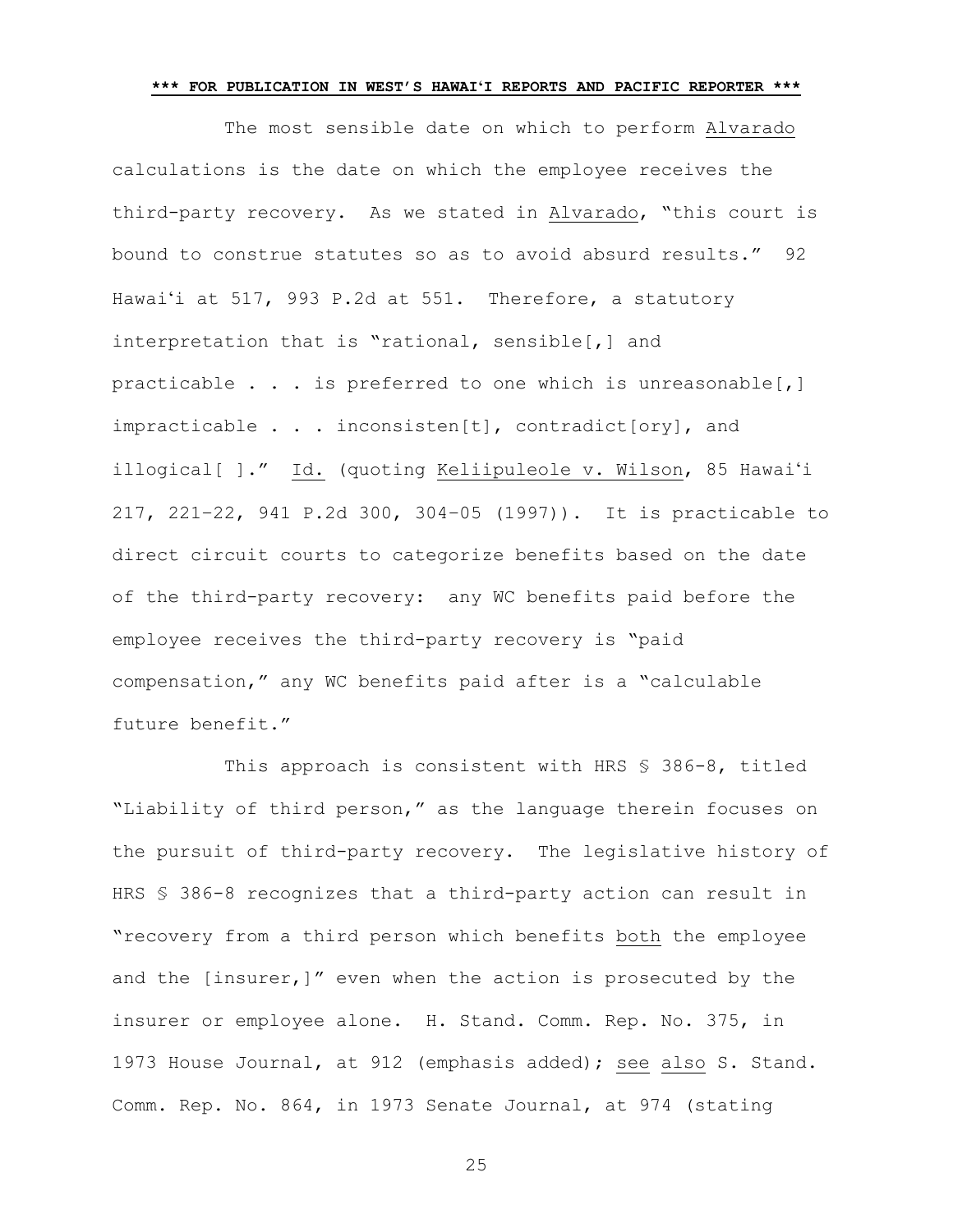similar). Thus, HRS § 386-8's provisions ensure that an employee and insurer share proportionally: (1) liability for the costs and fees associated in bringing the third-party action and (2) recovery from any judgment or settlement. Given this focus on the third-party action, the relevant timeline is the duration of such third-party action, and the date on which the insurer's Alvarado "share" (i.e., its liability for costs and fees) should be calculated is the date on which the third-party action is brought to an end, by way of either judgment or settlement.

This approach is also consistent with our opinion in Alvarado, which uses an illustrative example to clarify that an employer's "share" is subtracted from "compensation paid," and not from "compensation paid" plus "future [WC] benefit payments." Alvarado at 520, 993 P.2d at 554.

Because Moranz received the Harbor Mall settlement on or about September 20, 2016, before DTRIC paid the DTRIC settlement for future WC benefits on October 18, 2016, the DTRIC settlement is properly regarded as a "future calculable benefit" under the Alvarado formula. Defining the DTRIC settlement as "future benefits" rather than "paid compensation" results in DTRIC's "share" of costs and fees exceeding its "paid compensation." Thus, DTRIC is not, as the ICA held, entitled to a lien in the amount of \$99,921.96; Moranz is correct that DTRIC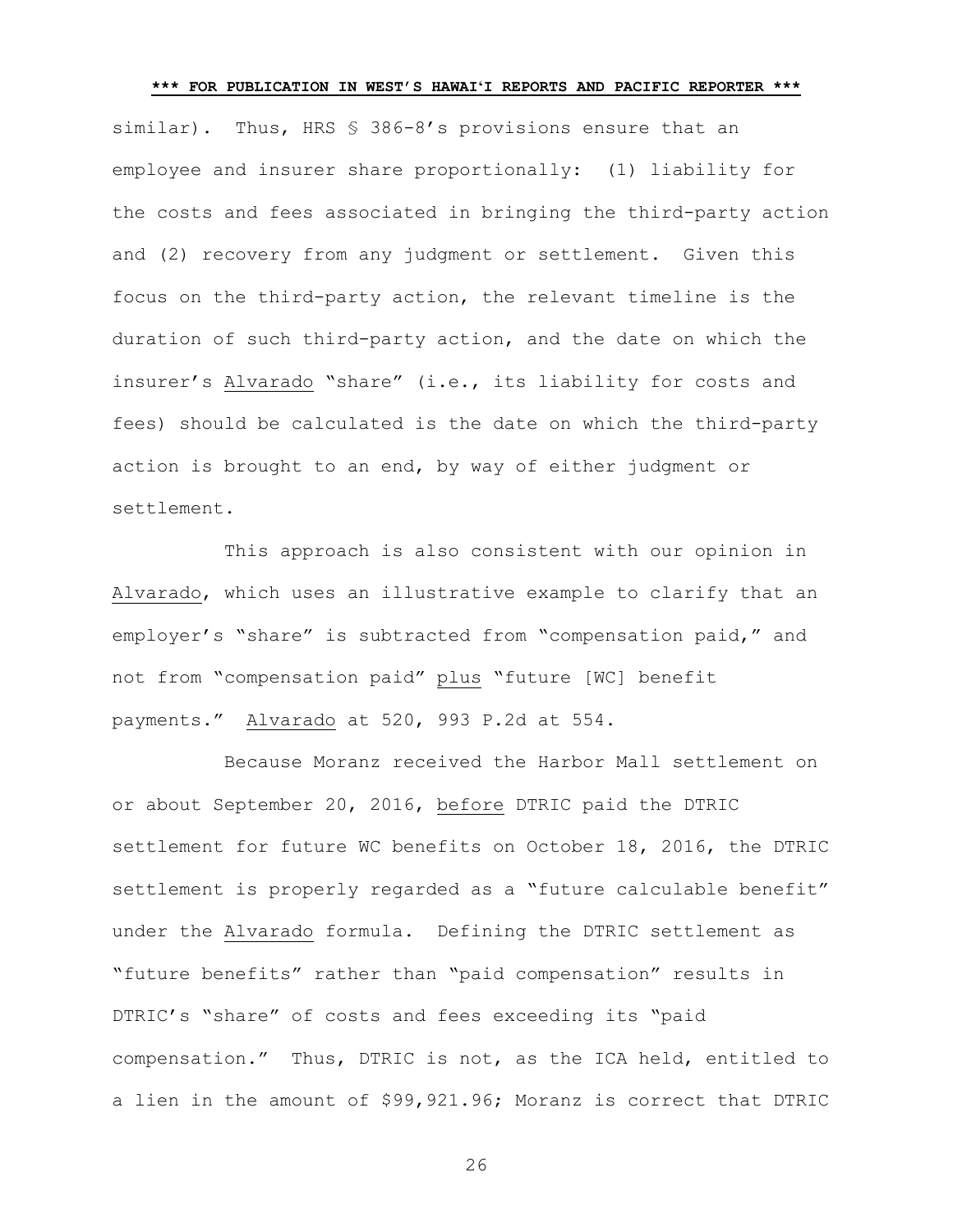is not entitled to any lien. However, where an employee obtains a third-party settlement, under HRS § 386-8, DTRIC is entitled to reimbursement out of the settlement for its "paid compensation" and is relieved from further compensation payments up to the balance of the settlement after deduction of fees and  $costs.18$  HRS § 386-8(d), (i).

Given that the parties agree that DTRIC has paid \$63,245.41 in past WC benefits, the proper Alvarado calculations are as follows:

> Step 1: Calculate the fraction equal to "paid compensation" (\$63,245.41, past WC benefits) plus "calculable future benefits" (\$125,816.72, DTRIC settlement), divided by the total amount of the Harbor Mall settlement (\$200,000.00)

> > $$63,245.41 + $125.816.72 = $189.062.13$ \$200,000.00 = **0.9453**

Step 2: The fraction (0.9453) is then multiplied by the attorney's fees and costs incurred by Moranz in pursuing the action against Harbor Mall (\$94,298.29) to determine DTRIC's "share" of the attorney's fees and costs

0.9453 x \$94,298.29 = **\$89,140.17**

L,

Step 3: This "share" (\$89,140.17) is then subtracted from "paid compensation" (\$63,245.41)

See HRS § 386-8(d) ("The entire amount of the settlement after deductions for attorney's fees and costs . . . is subject to the [insurer]'s right of reimbursement for the [insurer]'s compensation payments . . ."); id. § 386-8(i) ("After reimbursement for the [insurer]'s compensation payments, the [insurer] shall be relieved from the obligation to make further compensation payments to the employee under this chapter up to the entire amount of the balance of the settlement or the judgment, if satisfied, as the case may be, after deducting the cost and expenses, including attorneys' fees.").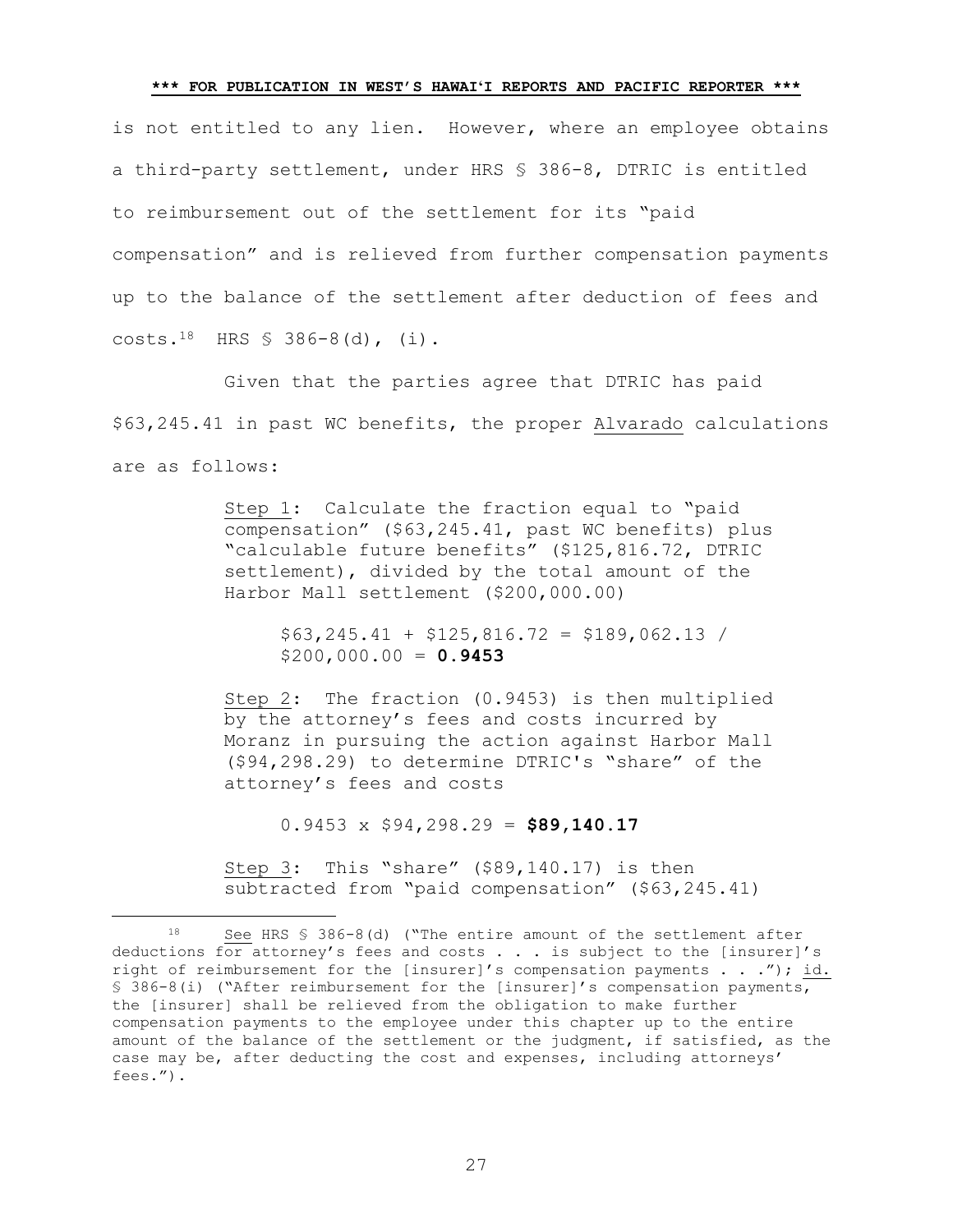to determine the first lien that DTRIC may assert against the Harbor Mall settlement

# \$63,245.41 - \$89,140.17 = **-\$25,894.76**

Step 3, above, shows that DTRIC's "share" of attorney's fees and costs (\$89,140.17) exceeds its "paid compensation" (\$63,245.41) by \$25,894.76. Because Step 3 of the Alvarado formula yields a negative number due to DTRIC's "share" exceeding its "paid compensation," DTRIC has no lien, but must still contribute its full pro rata "share" of attorney's fees and costs. DTRIC owes its full "share," regardless of the amount it has contributed in "paid compensation" versus "calculable future benefits" in recognition of the fact that "the [employee's] attorney guarded [DTRIC]'s interests . . . when [DTRIC]'s attorney had not been active in litigation." Alvarado at 519, 993 P.2d at 553; see also Takahashi v. Loomis Armored Car Serv., 625 F.2d 314, 316 (9th Cir. 1980) ("[T]he assessment against the employer for its pro rata share of the attorney's fee in the third party tort recovery [is] . . . measured by his total compensation liability under the act, however much the obligation may remain unfulfilled at the time of the third party recovery, rather than the compensation payments then actually made to the work[er].") (quoting Teller v. Major Sales, Inc., 313 A.2d 205, 207 (N.J. 1974)). Thus, DTRIC owes its full original "share" of Moranz's attorney's fees and costs: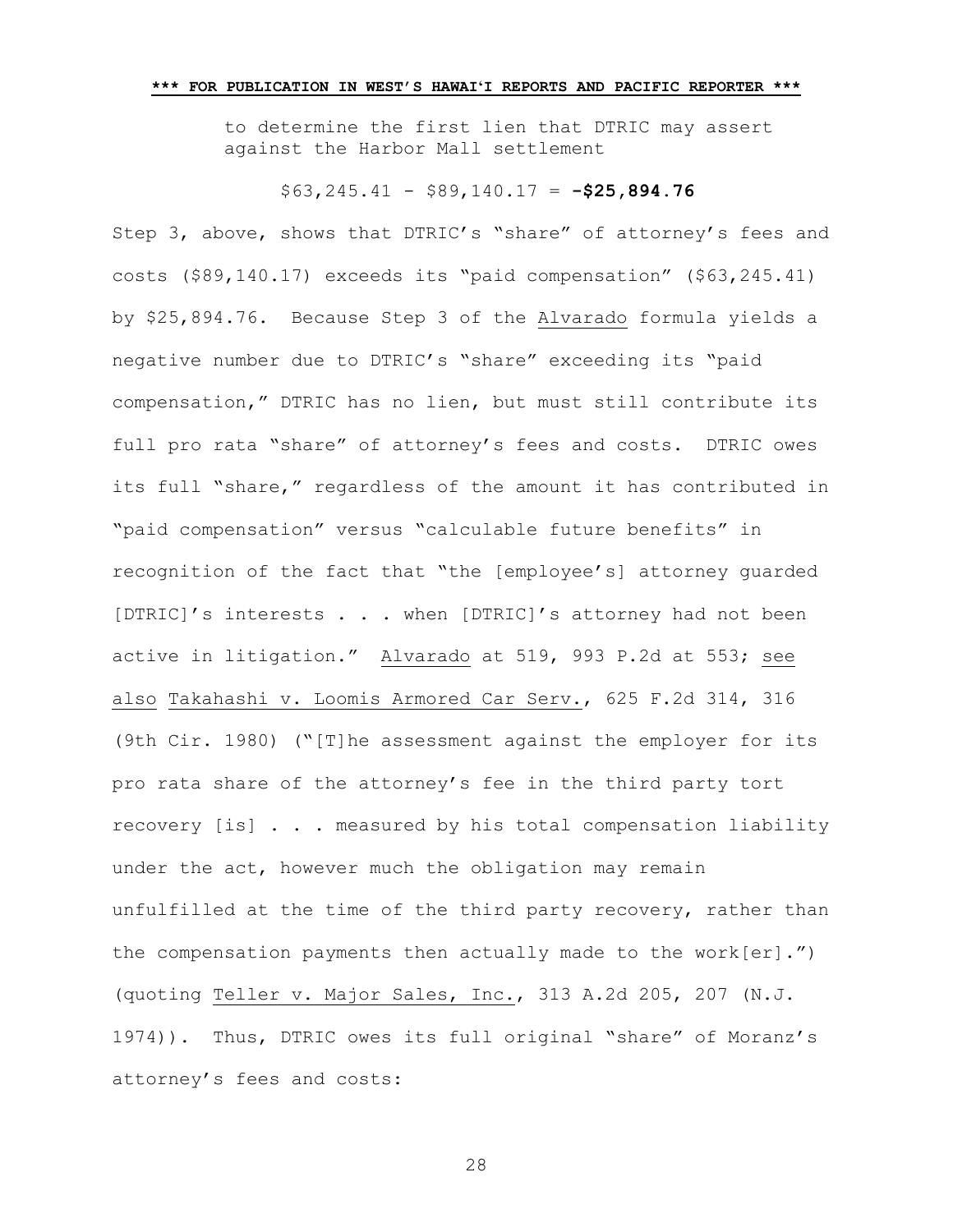Step 3a: DTRIC owes its full original "share" (\$89,140.17) toward Moranz's attorney's fees and costs (\$94,298.29)

\$94,298.29 (full amount of Moranz's attorney's fees and costs) - \$89,140.17 (DTRIC's "share" of attorney's fees and costs) = **\$5,158.12** (Moranz's "share" of attorney's fees and costs)

Moranz owes her "share" of attorney's fees and costs, taken out

of the Harbor Mall settlement:

Step 4a: Moranz's "share" of attorney's fees and costs (\$5,158.12) is deducted from the \$200,000.00 Harbor Mall settlement

\$200,000.00 - \$5,158.12 = **\$194,841.88**

However, under HRS § 386-8(d), DTRIC is still entitled to reimbursement of its "paid compensation":

> Step 5a: DTRIC is entitled to reimbursement of its "paid compensation" (\$63,245.41)

\$194,841.88 (remainder of Harbor Mall settlement after deduction of Moranz's "share" of attorney's fees and costs) -  $$63,245.41$  (DTRIC's "paid compensation")= **\$131,596.47**

Further, under HRS § 386-8(i) and Alvarado, 92 Hawaiʻi at 520 nn.4–5, 993 P.2d at 554 nn.4–5, Moranz must draw "future benefits," including the \$125,816.72 DTRIC settlement, from her \$131,596.47 recovery. DTRIC, in turn, is "relieved from the obligation to make further compensation payments to the employee . . . up to the entire amount of the balance of the settlement or the judgment[.]" HRS \$ 386-8(i). Moranz is then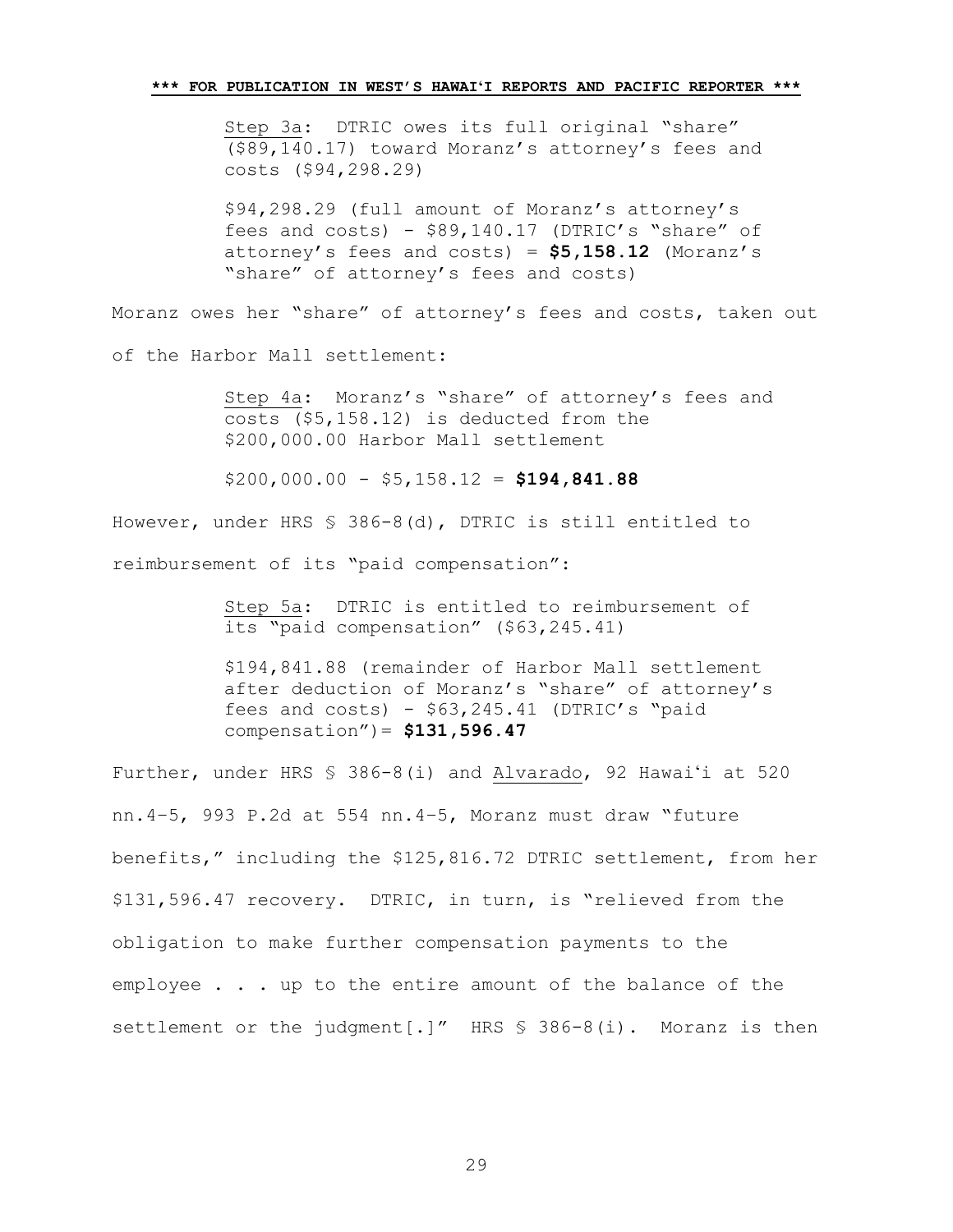entitled to the \$5,779.75 remainder of the \$200,000.00 Harbor Mall settlement:

> Step 6: Moranz must collect "calculable future benefits" (e.g., the \$125,816.72 DTRIC settlement) from the remainder of the Harbor Mall settlement

> \$131,596.47 (remainder of Harbor Mall settlement) - \$125,816.72 (DTRIC settlement) = **\$5,779.75 net recovery to Moranz from the \$200,000.00 Harbor Mall settlement**

Under these calculations, DTRIC pays approximately 95% of attorney's fees and costs (\$89,140.17 "share" of \$94,298.29), and, therefore, has a gross recovery of approximately 95% of the Harbor Mall settlement, not taking into account its obligation regarding attorney's fees and costs: DTRIC recovers a \$63,245.41 reimbursement for its "paid compensation" and is relieved from paying \$125,816.72 in "calculable future benefits" (\$189,062.13 of \$200,000.00 settlement). Likewise, Moranz pays approximately 5% of attorney's fees and costs (\$5,158.12 "share" of \$94,298.29) and her gross recovery is approximately 5% of the settlement (\$10,937.87 of \$200,000.00 settlement), not taking into account her obligation regarding attorney's fees and costs.

This outcome is also consistent with the general principle that the employee should not receive double recovery, that is, both WC benefits and a third party settlement. See First Ins. Co. v. A&B Properties, 126 Hawaiʻi 406, 418, 271 P.3d 1165, 1177 (2012) ("Under [HRS § 386-8's] framework, and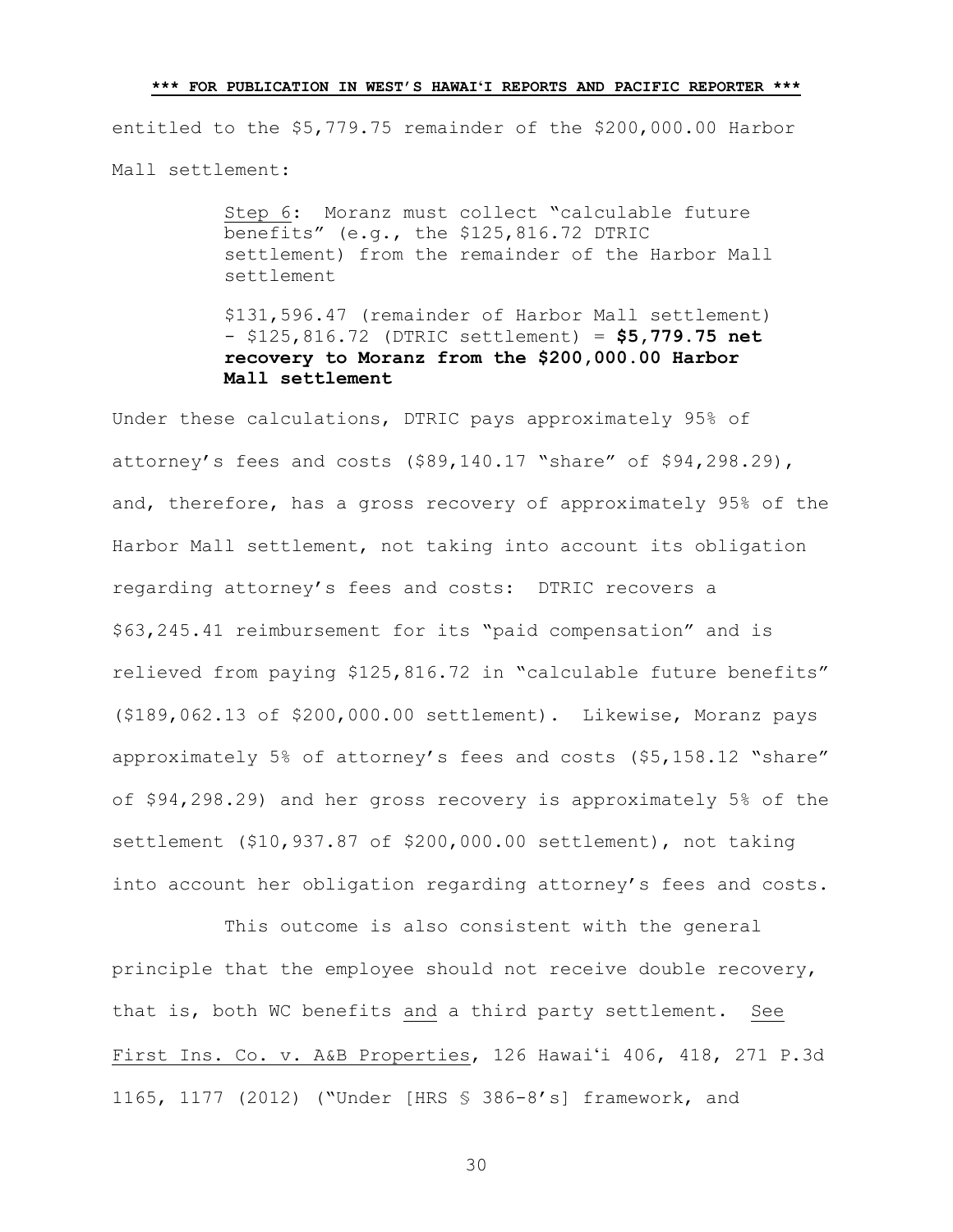**\*\*\* FOR PUBLICATION IN WEST'S HAWAIʻI REPORTS AND PACIFIC REPORTER \*\*\*** consistent with the general notion of avoiding double recovery for an employee, the employer recovers any money that it advanced as compensation, with the excess going to the employee."); 82 Am. Jur. 2d Workers' Compensation § 13 (2021) ("A substantial part of the legislative purpose and intent of a [WC] statute is to provide for subrogation and prevent double recovery."). Here, it cannot be said that Moranz receives unfair double recovery because she recovers only \$5,779.75 (paid by Harbor Mall) in excess of her WC benefits (paid by DTRIC). Indeed, the above calculations--wherein DTRIC recoups its total WC liability of \$189,062.13, Harbor Mall pays \$200,000.00 in damages, and Moranz receives a net recovery of \$5,779.75--is fair to all of the parties to the Harbor Mall action: DTRIC, "the [insurer], who, in a fault sense, is neutral, comes out even;" Harbor Mall, "the third [party,] pays exactly the damages [it] would ordinarily pay[;]" and Moranz, "the employee[,] gets a fuller reimbursement for actual damages sustained than is possible under the compensation system alone." 1 Lex K. Larson, Larson's Workers' Compensation Law § 110.02 (Matthew Bender, Rev. Ed. 2021).

The above method of computation most clearly reflects the language of HRS § 386-8 where an insurer's "share" of attorney's fees and costs exceeds the amount of its "paid compensation."